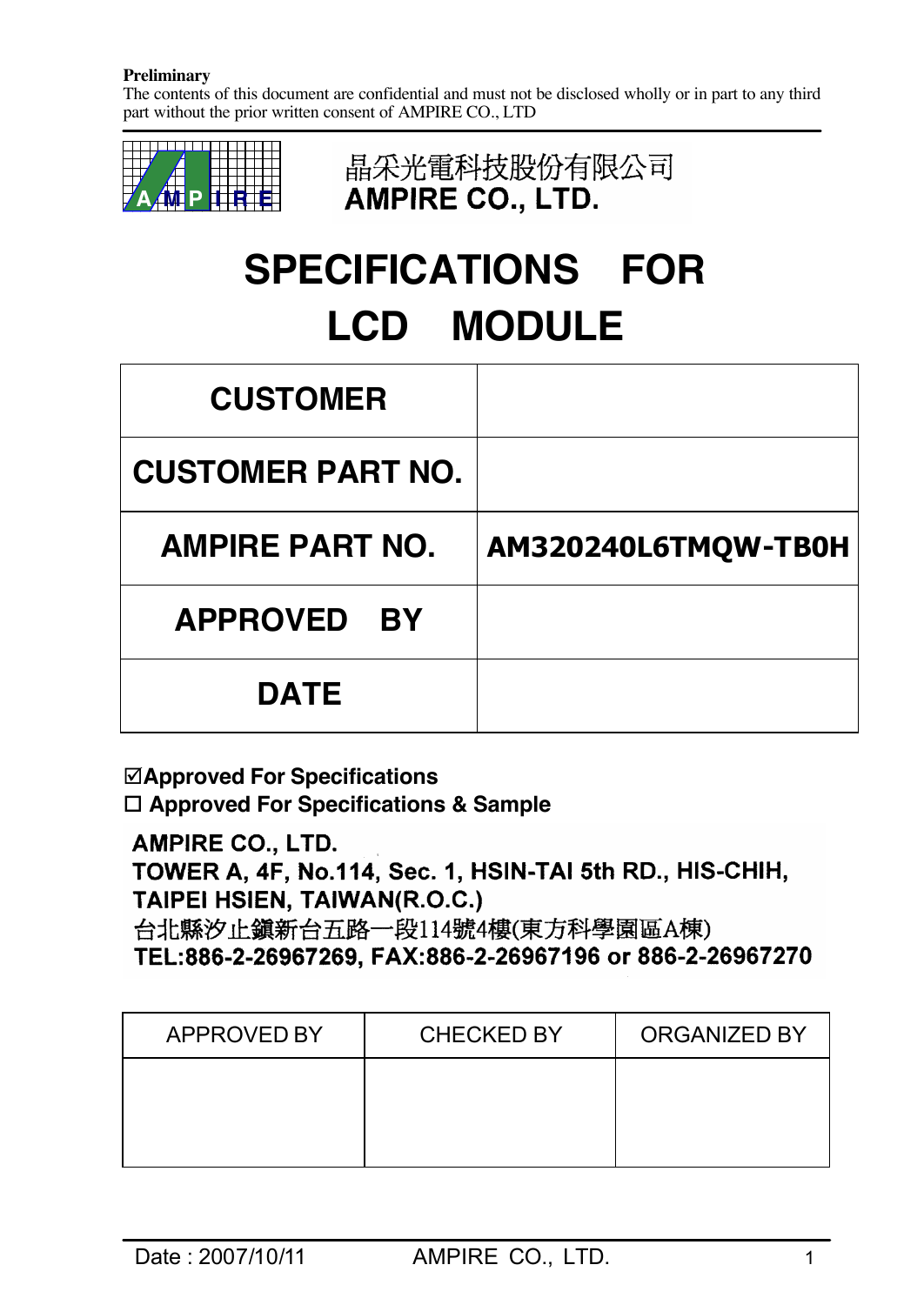| Revision Date Page |                                     | <b>Contents</b> | <b>Editor</b> |
|--------------------|-------------------------------------|-----------------|---------------|
| 2007/10/11         | $\hspace{0.05cm}---\hspace{0.05cm}$ | New Release     | <b>Norman</b> |
|                    |                                     |                 |               |
|                    |                                     |                 |               |
|                    |                                     |                 |               |
|                    |                                     |                 |               |
|                    |                                     |                 |               |
|                    |                                     |                 |               |
|                    |                                     |                 |               |
|                    |                                     |                 |               |
|                    |                                     |                 |               |
|                    |                                     |                 |               |
|                    |                                     |                 |               |
|                    |                                     |                 |               |
|                    |                                     |                 |               |
|                    |                                     |                 |               |
|                    |                                     |                 |               |
|                    |                                     |                 |               |
|                    |                                     |                 |               |
|                    |                                     |                 |               |
|                    |                                     |                 |               |
|                    |                                     |                 |               |

# **RECORD OF REVISION**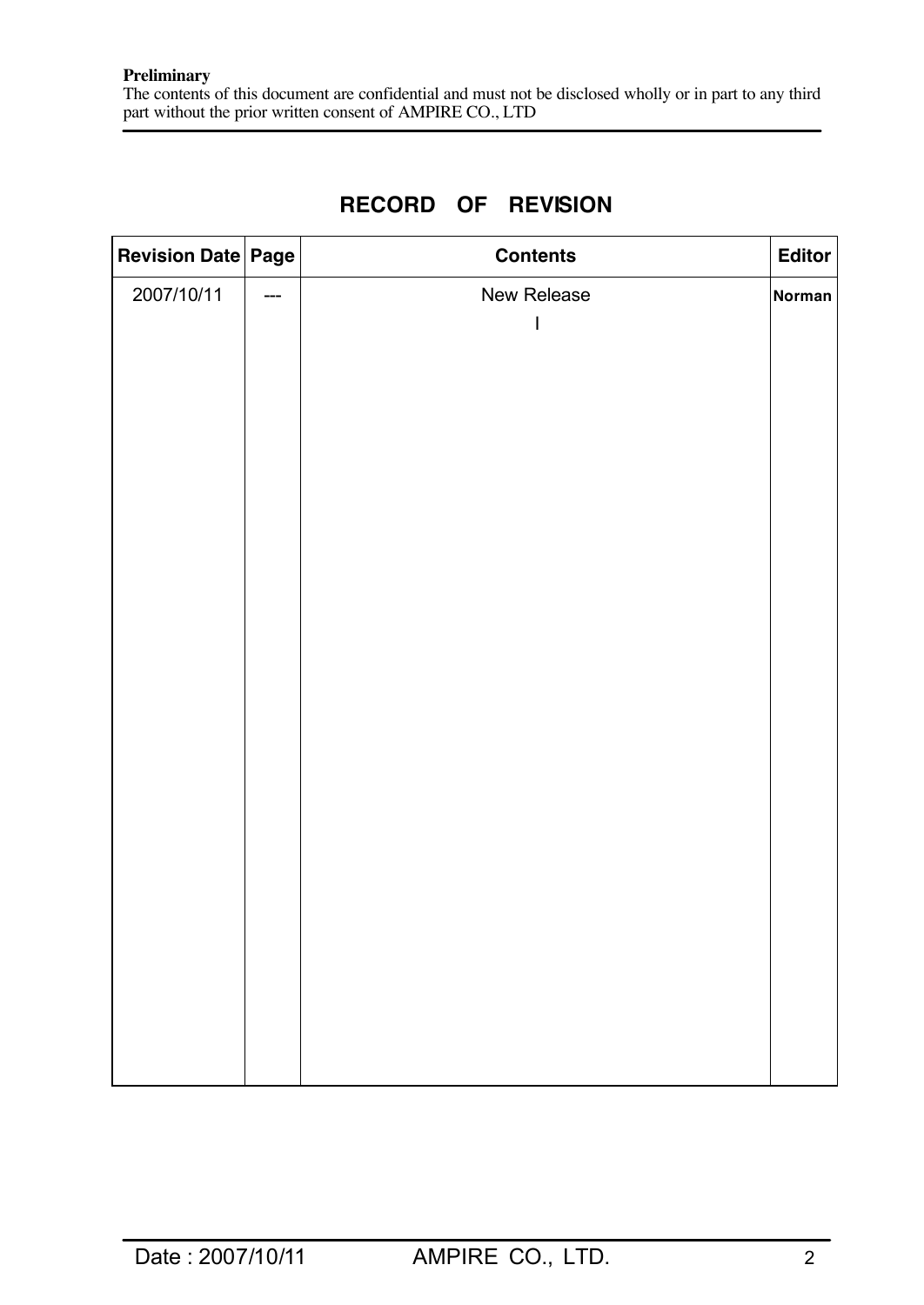# **1 General Description and Features**

AM-320240L6TMQW-TB0H is a transmissive type color active matrix liquid crystal display (LCD) which uses amorphous thin film transistor (TFT) as switching devices. This product is composed of a TFT LCD panel, driver ICs, FPC, Touch panel and a backlight unit. The following table described the features of AM-320240L6TMQW-TB0H.

# **2 Physical specifications**

| <b>Item</b>               | Specifications                     | unit |
|---------------------------|------------------------------------|------|
| <b>Display Resolution</b> | 240(W) x320(H)                     | dot  |
| Active area               | 52.56 (W) x 70.08 (H)              | mm   |
| Screen size               | 3.5(Diagonal)                      | inch |
| Dot pitch                 | $0.219$ (W) x $0.073$ (H)          | mm   |
| Color configuration       | $R.G.B - string$                   |      |
| <b>Overall Dimension</b>  | $117.4W$ ) x 77.8(H)x 4.3(D)       | mm   |
| Input interface           | Digital 24-bits RGB                |      |
| <b>Surface Treatment</b>  | Anti-glare(AG)                     |      |
| Backlight unit            | <b>White LED</b>                   |      |
| <b>Viewing Direction</b>  | 6 O'CLOCK                          |      |
| <b>Display Mode</b>       | <b>Normally White/Transmissive</b> |      |

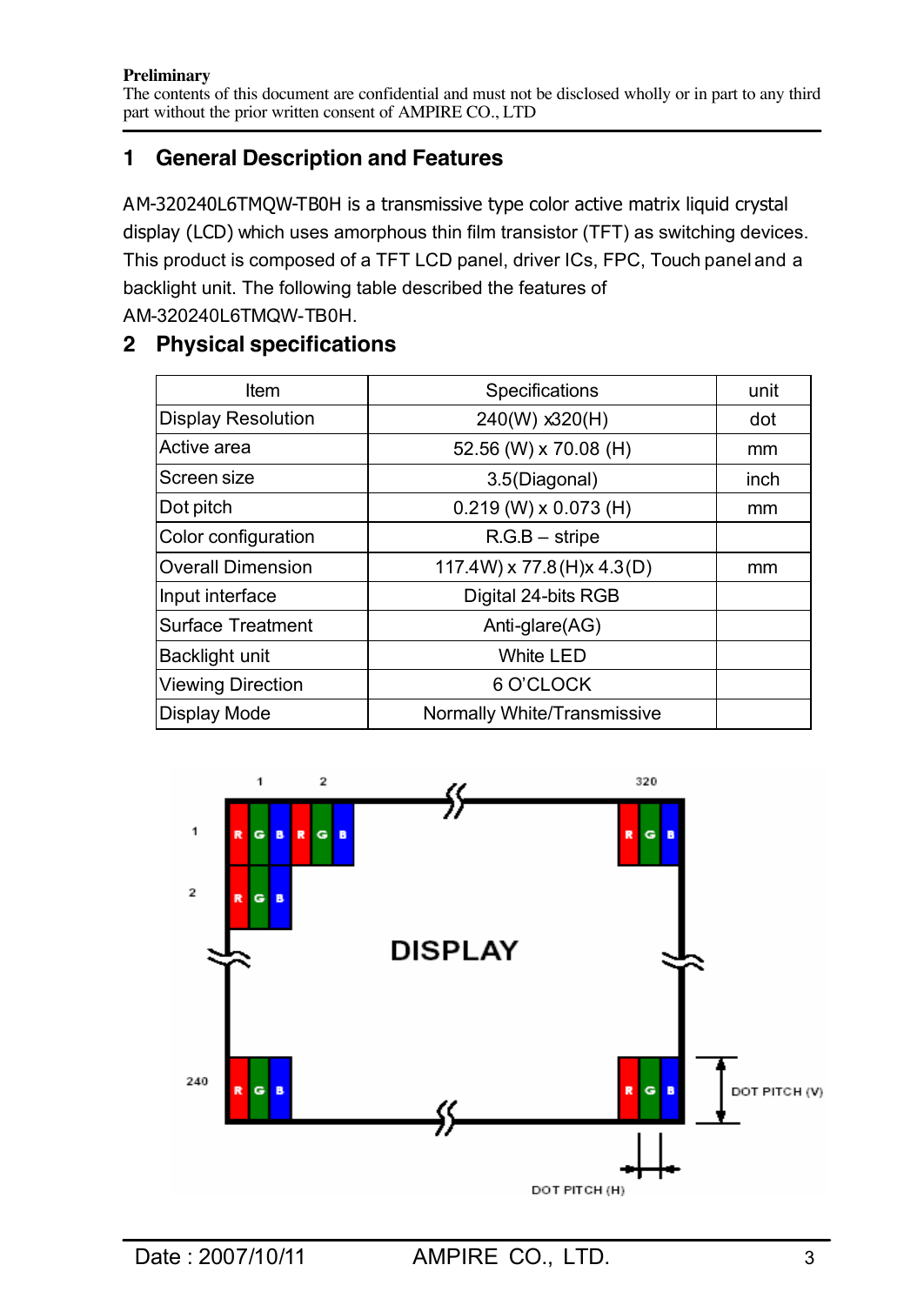The contents of this document are confidential and must not be disclosed wholly or in part to any third part without the prior written consent of AMPIRE CO., LTD

## 2.1 Functional Block Diagram

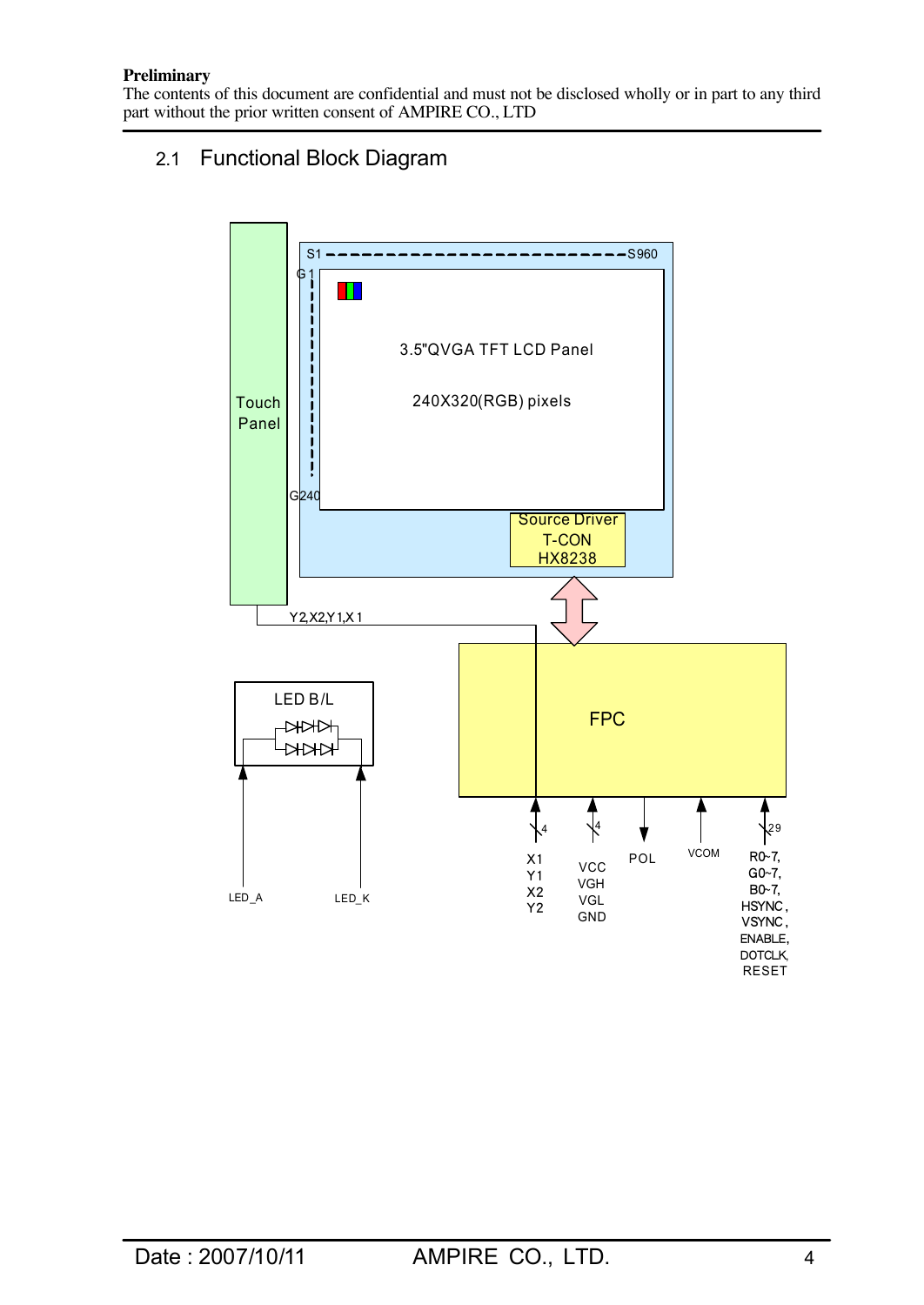The contents of this document are confidential and must not be disclosed wholly or in part to any third part without the prior written consent of AMPIRE CO., LTD

# **Electrical Specifications**

| No.            | Symbol             | $II$                     | <b>Functions</b>                                | Remark |
|----------------|--------------------|--------------------------|-------------------------------------------------|--------|
| 1              | LED-               | $\qquad \qquad -$        | LED Power Supply(-)                             |        |
| $\overline{2}$ | LED-               |                          | LED Power Supply(-)                             |        |
| 3              | LED+               | $\qquad \qquad -$        | LED Power Supply(+)                             |        |
| 4              | LED+               |                          | LED Power Supply(+)                             |        |
| 5              | <b>GND</b>         | P                        | Ground                                          |        |
| 6              | X <sub>1</sub>     | O                        | T/P terminal(X-Right)                           |        |
| $\overline{7}$ | Y1                 | O                        | T/P terminal(Y-Lower)                           |        |
| 8              | X2                 | $\circ$                  | T/P terminal(X-Left)                            |        |
| 9              | Y2                 | O                        | T/P terminal(Y-Upper)                           |        |
| 10             | <b>GND</b>         | P                        | Ground                                          |        |
| 11             | <b>NC</b>          | $\overline{\phantom{a}}$ | No Connection                                   |        |
| 12             | <b>SDO</b>         | O                        | <b>Serial Data Output</b>                       |        |
| 13             | POL                | $\circ$                  | Polarity Signal Connect to Vcom driving circuit |        |
| 14             | <b>RESET</b>       |                          | Reset                                           |        |
|                | /CS                |                          | Chip select pin of serial interface.            |        |
| 15             |                    |                          | Leave it OPEN when not used                     |        |
| 16             | <b>SCK</b>         |                          | Clock pin of serial interface                   |        |
| 17             | <b>SDI</b>         |                          | Serial Data Input                               |        |
| 18             | DATA0              |                          | Data Blue 0(LSB)                                |        |
| 19             | DATA1              |                          | Data Blue 1                                     |        |
| 20             | DATA <sub>2</sub>  |                          | Data Blue 2                                     |        |
| 21             | DATA3              |                          | Data Blue 3                                     |        |
| 22             | DATA4              |                          | Data Blue 4                                     |        |
| 23             | DATA <sub>5</sub>  |                          | Data Blue 5                                     |        |
| 24             | DATA6              |                          | Data Blue 6                                     |        |
| 25             | DATA7              |                          | Data Blue 7(MSB)                                |        |
| 26             | DATA8              |                          | Data Green 0 (LSB)                              |        |
| 27             | DATA9              |                          | Data Green 1                                    |        |
| 28             | DATA <sub>10</sub> |                          | Data Green 2                                    |        |
| 29             | DATA11             |                          | Data Green 3                                    |        |
| 30             | DATA12             |                          | Data Green 4                                    |        |
| 31             | DATA <sub>13</sub> |                          | Data Green 5                                    |        |
| 32             | DATA14             |                          | Data Green 6                                    |        |
| 33             | DATA <sub>15</sub> |                          | Data Green 7(MSB)                               |        |
| 34             | DATA <sub>16</sub> |                          | Data Red 0 (LSB)                                |        |
| 35             | DATA17             |                          | Data Red 1                                      |        |
| 36             | DATA18             |                          | Data Red 2                                      |        |
| 37             | DATA19             |                          | Data Red 3                                      |        |
| 38             | DATA <sub>20</sub> |                          | Data Red 4                                      |        |

2.2 TFT LCD Panel FPC Descriptions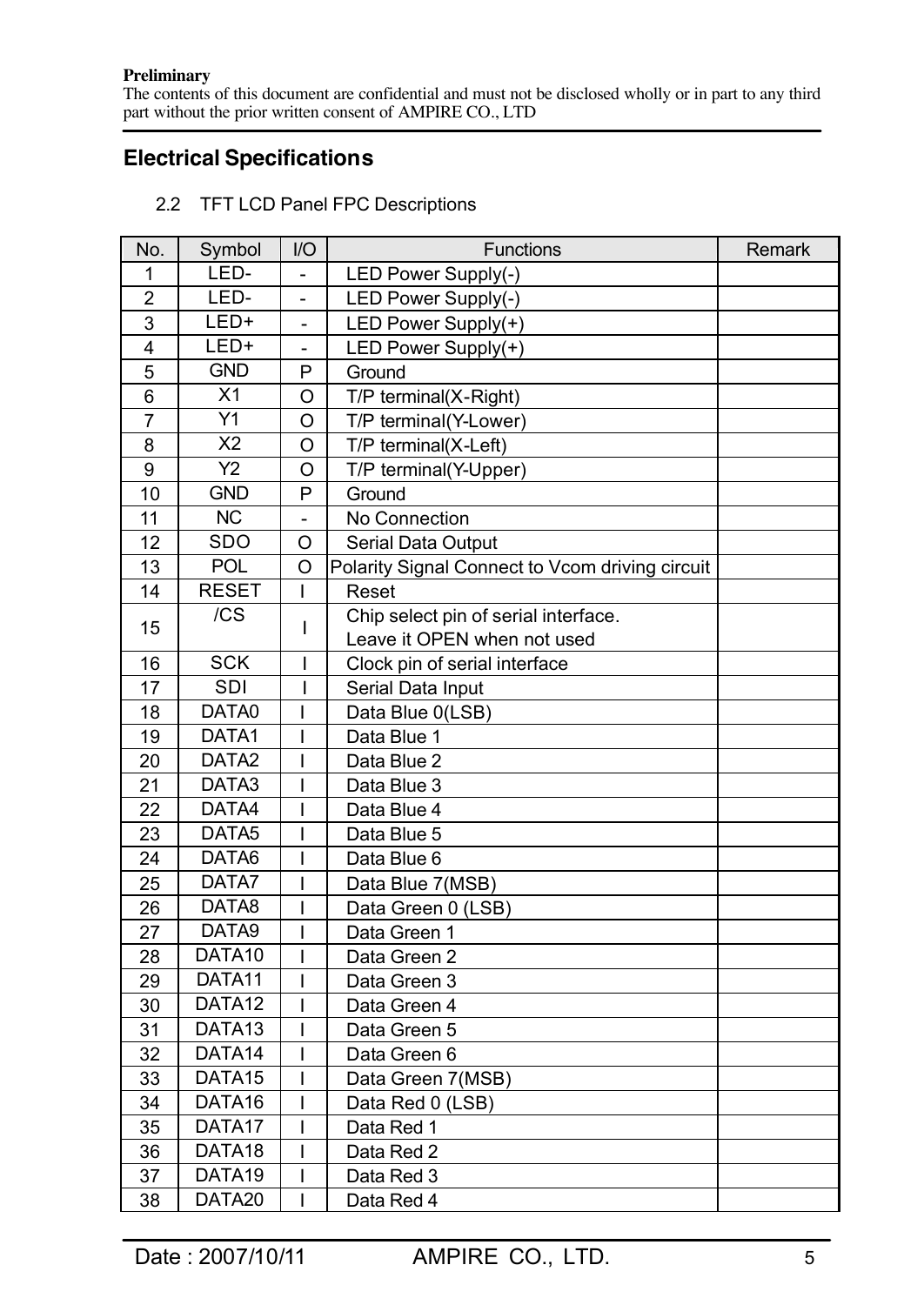The contents of this document are confidential and must not be disclosed wholly or in part to any third part without the prior written consent of AMPIRE CO., LTD

| 39 | DATA21             |                          | Data Red 5                        |         |
|----|--------------------|--------------------------|-----------------------------------|---------|
| 40 | DATA <sub>22</sub> |                          | Data Red 6                        |         |
| 41 | DATA <sub>23</sub> |                          | Data Red 7 (MSB)                  |         |
| 42 | <b>HSYNC</b>       |                          | <b>Horizontal Synchronization</b> |         |
| 43 | <b>VSYNC</b>       |                          | <b>Vertical Synchronization</b>   |         |
| 44 | <b>DOTCLK</b>      |                          | Clock signal                      |         |
| 45 | <b>NC</b>          | $\overline{a}$           | No connection                     |         |
| 46 | <b>NC</b>          |                          | No connection                     |         |
| 47 | <b>VCC</b>         | P                        | Power supply for Logic            | $+3.3V$ |
| 48 | <b>VCC</b>         | P                        | Power supply for Logic            | $+3.3V$ |
| 49 | <b>NC</b>          | $\overline{\phantom{0}}$ | No Connection                     |         |
| 50 | <b>VGL</b>         |                          | <b>Gate OFF Power</b>             |         |
| 51 | <b>VGL</b>         |                          | Gate OFF Power                    |         |
| 52 | <b>NC</b>          | -                        | No Connection                     |         |
| 53 | <b>VGH</b>         |                          | <b>Gate ON Power</b>              |         |
| 54 | <b>NC</b>          |                          | No Connection                     |         |
| 55 | <b>NC</b>          | -                        | No Connection                     |         |
| 56 | <b>VCOM</b>        |                          | Driving Input                     |         |
| 57 | <b>VCOM</b>        |                          | Driving Input                     |         |
| 58 | <b>ENABLE</b>      |                          | Data enable                       |         |
| 59 | <b>GND</b>         | P                        | Ground                            |         |
| 60 | <b>GND</b>         | P                        | Ground                            |         |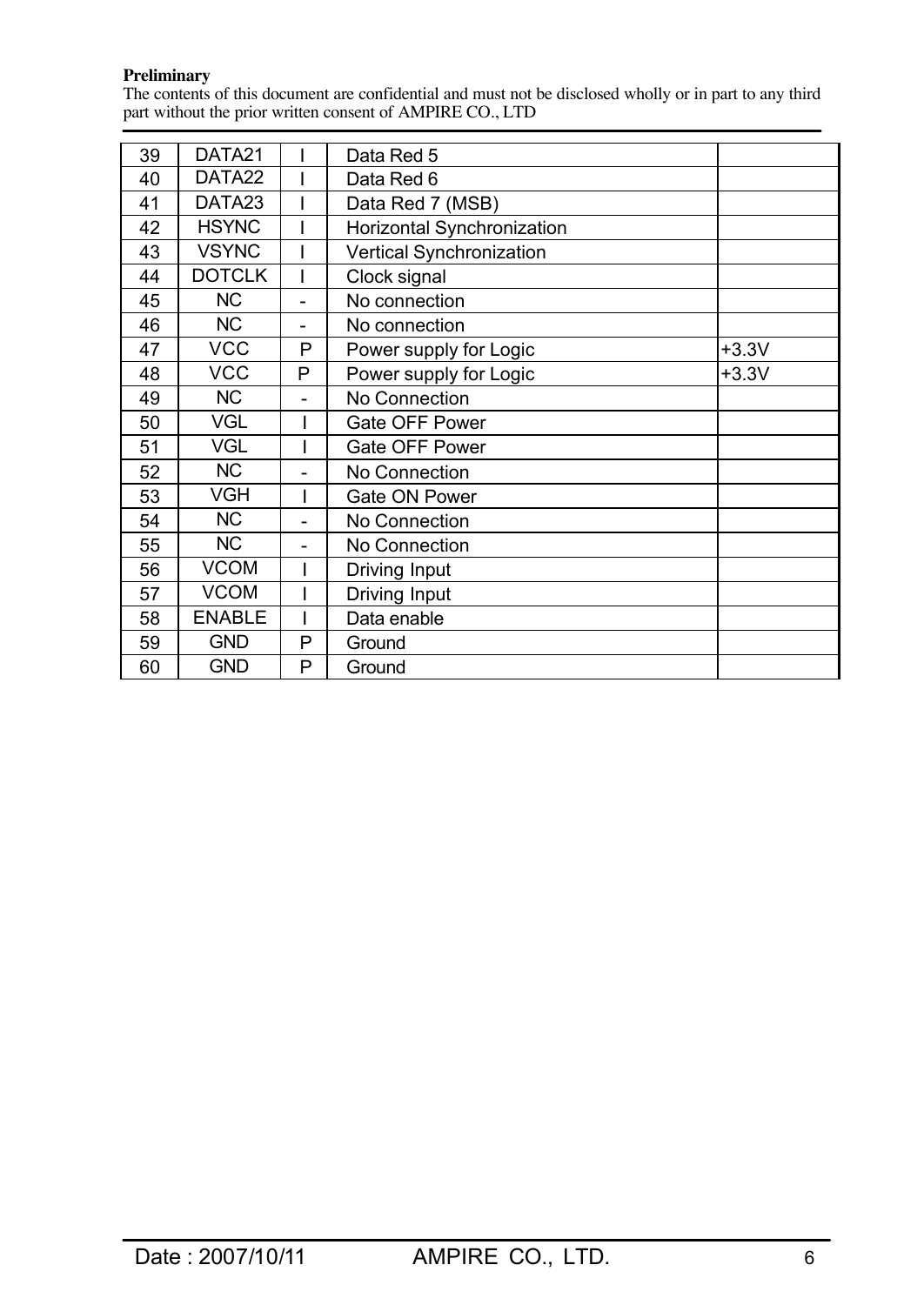The contents of this document are confidential and must not be disclosed wholly or in part to any third part without the prior written consent of AMPIRE CO., LTD

## 2.3 Basic Display Color and Gray Scale

|        |                    | Input Color Data |   |   |   |     |   |   |     |   |                              |   |        |       |   |         |                            |   |          |   |   |      |   |   |     |
|--------|--------------------|------------------|---|---|---|-----|---|---|-----|---|------------------------------|---|--------|-------|---|---------|----------------------------|---|----------|---|---|------|---|---|-----|
|        |                    |                  |   |   |   | Red |   |   |     |   |                              |   |        | Green |   |         |                            |   |          |   |   | Blue |   |   |     |
|        | Color              | MSB              |   |   |   |     |   |   | LSB |   | MSB                          |   |        |       |   | LSB     |                            |   | MSB      |   |   |      |   |   | LSB |
|        |                    |                  |   |   |   |     |   |   |     |   | R7R6R5R4R3R2R1R0G7G6G5G4G3G2 |   |        |       |   | GΙ      | GO B7 B6 B5 B4 B3 B2 B1 B0 |   |          |   |   |      |   |   |     |
|        | Black              | 0                | 0 | 0 | 0 | 0   | 0 | 0 | 0   | 0 | 0                            | 0 | 0      | 0     | 0 | 0       | 0                          | 0 | 0        | 0 | 0 | 0    | 0 | 0 | 0   |
|        | Red(255)           |                  |   |   |   |     |   |   |     | 0 | 0                            | 0 | 0      | 0     | 0 | 0       | 0                          | 0 | 0        | 0 | 0 | 0    | 0 | 0 | 0   |
|        | Green(255)         | 0                | 0 | 0 | 0 | 0   | 0 | 0 | 0   |   |                              |   |        |       |   |         |                            | 0 | 0        | 0 | 0 | 0    | 0 | 0 |     |
| Basic  | Blue(255)          | 0                | 0 | 0 | 0 | 0   | 0 | 0 | 0   | 0 | 0                            | 0 | 0      | 0     | 0 | 0       | 0                          |   |          |   |   |      |   |   |     |
| Colors | Cyan               | 0                | 0 | 0 | 0 | 0   | 0 | 0 | 0   |   |                              |   |        |       |   |         |                            |   |          |   |   |      |   |   |     |
|        | Magenta            |                  |   |   |   |     |   |   |     |   | 0                            | 0 | 0      | 0     | 0 | 0       | 0                          |   |          |   |   |      |   |   |     |
|        | Yellow             |                  |   |   |   |     |   |   |     |   |                              |   |        |       |   |         |                            | 0 |          | 0 | 0 |      | 0 | 0 |     |
|        | White              |                  |   |   |   |     |   |   |     |   |                              |   |        |       |   |         |                            |   |          |   |   |      |   |   |     |
|        | Dark<br>Red(0)     | 0                | 0 | 0 | 0 | 0   | 0 | 0 | 0   | 0 | 0                            | 0 | 0      | 0     | 0 | 0       | 0                          | 0 | 0        | 0 | 0 | 0    | 0 | 0 | 0   |
|        | Red(1)             | 0                | 0 | 0 | 0 | 0   | 0 | 0 |     | 0 | 0                            | 0 | 0      | 0     | 0 | 0       | 0                          | 0 | 0        | 0 | 0 | 0    | 0 | 0 | 0   |
|        | Red(2)             | 0                | 0 | 0 | 0 | 0   | 0 |   | 0   | 0 | 0                            | 0 | 0      | 0     | 0 | 0       | 0                          | 0 | 0        | 0 | 0 | 0    | 0 | 0 | 0   |
| Red    |                    |                  |   |   |   |     |   |   |     |   | Ì                            |   | ۰<br>٠ |       | ٠ | ë<br>×, |                            |   | $\vdots$ | ٠ | ۰ |      |   |   |     |
|        | Red(253)           |                  |   |   |   |     |   | 0 |     | 0 | 0                            | 0 | 0      | 0     | 0 | 0       | 0                          | 0 | 0        | 0 | 0 | 0    | 0 | 0 |     |
|        | Red(254)           |                  |   |   |   |     |   |   | 0   |   | 0                            | 0 | 0      | 0     | 0 | 0       | 0                          | 0 | 0        | 0 | 0 | 0    | 0 | 0 | 0   |
|        | Red(255) Bright    |                  |   |   |   |     |   |   |     | 0 | 0                            | 0 | 0      | 0     | 0 | 0       | 0                          | 0 | 0        | 0 | 0 | 0    | 0 | 0 | 0   |
|        | Green(0)<br>Dark   | 0                | 0 | 0 | 0 | 0   | 0 | 0 | 0   | 0 | 0                            | 0 | 0      | 0     | 0 | 0       | 0                          | 0 | 0        | 0 | 0 | 0    | 0 | 0 | 0   |
|        | Green(1)           | 0                | 0 | 0 | 0 | 0   | 0 | 0 | 0   | 0 | 0                            | 0 | 0      | 0     | 0 | 0       |                            | 0 | 0        | 0 | 0 | 0    | 0 | 0 | 0   |
|        | Green(2)           | 0                | 0 | 0 | 0 | 0   | 0 | 0 | Ō   | 0 | 0                            | 0 | 0      | 0     | 0 |         | 0                          | 0 | 0        | 0 | 0 | 0    | 0 | 0 | 0   |
| Green  |                    |                  |   |   |   |     |   |   |     |   |                              |   |        |       |   |         |                            |   |          |   |   |      |   |   |     |
|        | Green(253)         |                  |   | Ü |   | 0   | 0 |   |     |   |                              |   |        |       |   |         |                            |   |          | 0 | 0 |      | 0 |   |     |
|        | Green(254)         | 0                | 0 | 0 | 0 | 0   | 0 |   |     |   |                              |   |        |       |   |         |                            |   |          | 0 | 0 | 0    | 0 | 0 |     |
|        | Green(255)Bright 0 |                  | 0 | 0 | 0 | 0   | 0 | 0 | 0   |   |                              |   |        |       |   |         |                            | 0 | 0        | 0 | 0 | 0    | 0 | 0 |     |
|        | Dark<br>Blue(0)    | 0                | 0 | 0 | 0 | 0   | 0 | 0 | 0   |   | 0                            | 0 | 0      | 0     | 0 | 0       | 0                          | 0 | 0        | 0 | 0 |      | 0 | 0 |     |
|        | Blue(1)            | 0                |   | 0 |   |     |   |   |     |   | 0                            | 0 | 0      | 0     | 0 | 0       |                            | 0 |          | 0 |   |      |   | 0 |     |
|        | Blue(2)            |                  |   |   |   |     |   |   |     |   | 0                            |   |        |       | 0 |         |                            |   |          |   |   |      |   |   |     |
| Blue   |                    |                  |   |   |   |     |   |   |     |   |                              |   |        |       |   |         |                            |   |          |   |   |      |   |   |     |
|        | Blue(253)          | 0                | 0 | 0 | 0 | 0   | 0 |   |     |   | 0                            | 0 | 0      | 0     | 0 | 0       | 0                          |   |          |   |   |      |   |   |     |
|        | Blue(254)          | 0                | 0 | 0 | 0 | 0   | 0 | 0 | Ō   | 0 | 0                            | 0 | 0      | 0     | 0 | 0       | 0                          |   |          |   |   |      |   |   |     |
|        | Blue(255) Bright   |                  |   |   |   |     |   |   |     |   |                              |   |        |       |   |         |                            |   |          |   |   |      |   |   |     |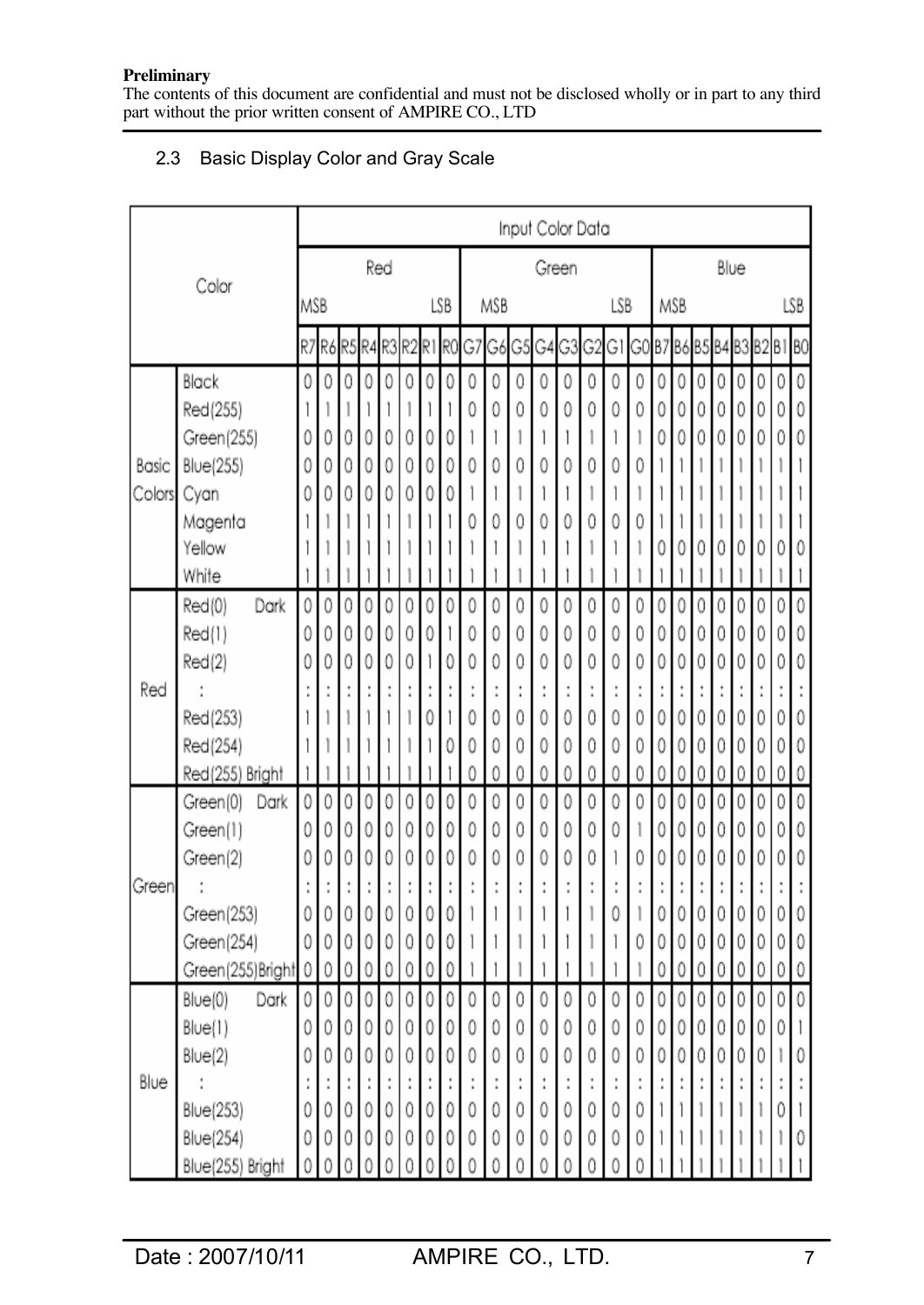## 2.4 Absolute Maximum Ratings

If the operating condition exceeds the following absolute maximum ratings, the TFT LCD module may be damaged permanently.

|                      |                   | <b>OPERATING</b> |            | <b>STORAGE</b> | <b>Remark</b>            |  |  |
|----------------------|-------------------|------------------|------------|----------------|--------------------------|--|--|
| <b>Item</b>          | <b>MIN</b>        | <b>MAX</b>       | <b>MIN</b> | <b>MAX</b>     |                          |  |  |
| Temperature          | $-20$             | 70               | $-30$      | 80             | Note 2, 3, 4, 5, 6, 7, 8 |  |  |
| Humidity             | Note <sub>1</sub> |                  | Note1      |                |                          |  |  |
| <b>Corrosive Gas</b> |                   | Not Acceptable   |            | Not Acceptable |                          |  |  |

**2.5 Environmental Absolute max. ratings**

Note1 : Ta <= 40℃ : 85% RH max

Ta > 40℃ : Absolute humidity must be lower than the humidity of 85%RH at 40℃

- Note2 : For storage condition Ta at -30℃ < 48h , at 80℃ < 100h For operating condition Ta at -20℃ < 100h
- Note3 : Background color changes slightly depending on ambient temperature. This phenomenon is reversible.
- Note4 : The response time will be slower at low temperature.
- Note5 : Only operation is guarantied at operating temperature. Contrast , response time, another display quality are evaluated at +25℃
- Note6 : When LCM is operated over 40<sup>°</sup>C ambient temperature, the I<sub>LED</sub> of the LED back-light should be follow :



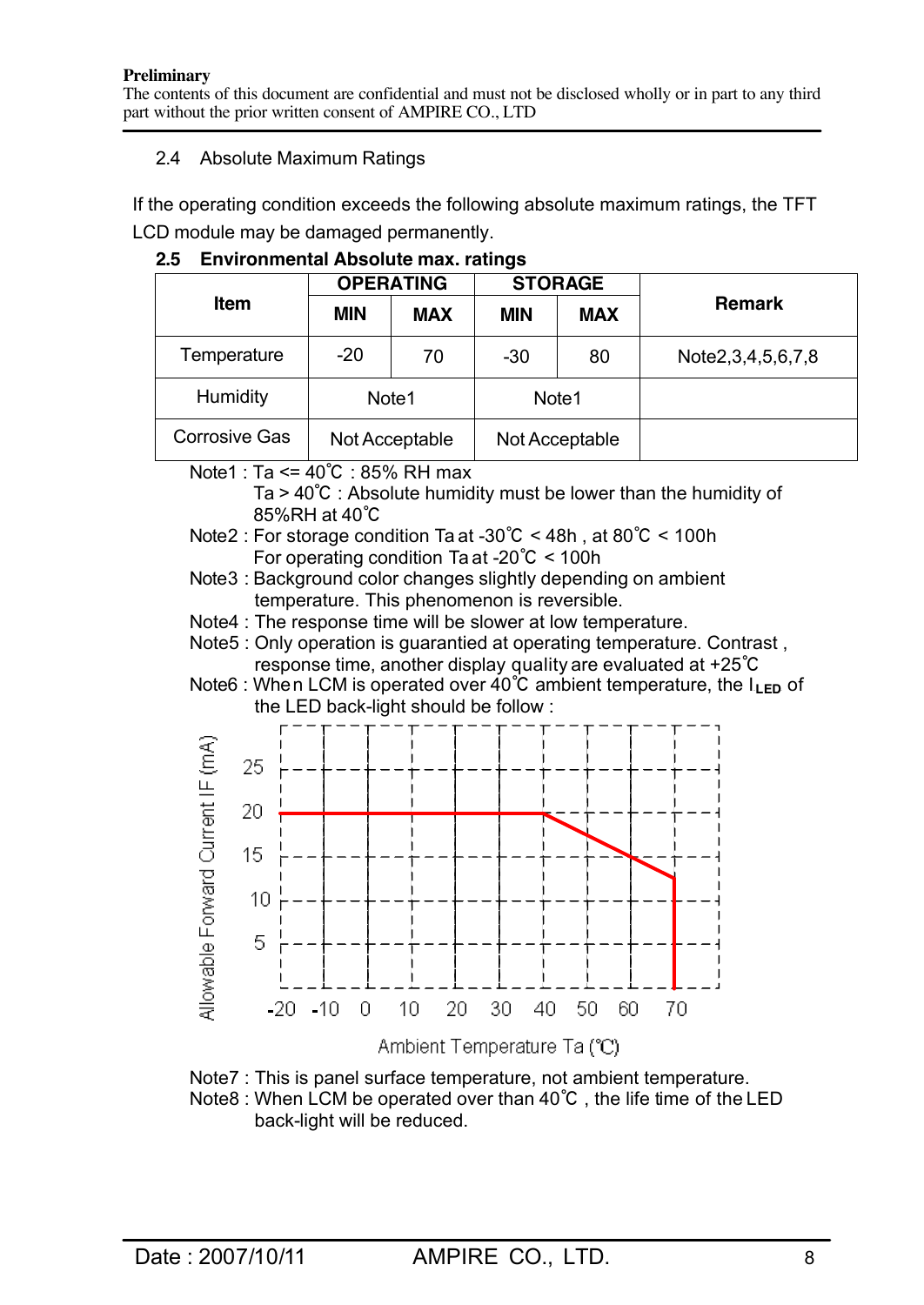| <b>Electrical Absolute max. ratings</b> |
|-----------------------------------------|
|                                         |

| <b>Item</b>   |                  | <b>Symbol Condition</b> | Min.   | Max.      | Unit | <b>Remark</b> |
|---------------|------------------|-------------------------|--------|-----------|------|---------------|
| Power voltage | <b>VDD</b>       | $VSS=0$                 | $-0.3$ | 6.0       |      |               |
| Input voltege | ∨. <sub>in</sub> |                         | $-0.3$ | $VDD+0.3$ |      | Note 1        |

Note1:Hsync, Vsync, DEN, DCLK, R0~R5, G0~G5, B0~B5

## **2.7 Electrical Characteristics**

## **2.7.1 DC Electrical characteristic of the LCD**

| . <i>,</i><br>$-1$<br>⊷. ອ ∽<br>Item | Symbol  | Min.                    | Typ.      | Max.            | Unit      | Remark |        |
|--------------------------------------|---------|-------------------------|-----------|-----------------|-----------|--------|--------|
| Power supply                         |         | VDD                     | 3.0       | 3.3             | 3.6       | ٧      |        |
| Input Voltage                        | H Level | Vин                     | $0.7$ VDD | $\qquad \qquad$ | VDD       | ٧      | Note 1 |
| for logic                            | L Level | $V_{\cdot \mathsf{IL}}$ | 0         |                 | $0.3$ VDD | V      |        |
| Power Supply current                 |         | <b>IDD</b>              |           | (T.B.D)         |           | mA     | Note 2 |

Typical operting conditions (VSS=0V)

Note1: Hsync, Vsync, DEN, DCLK, R0~R5, G0~G5, B0~B5 Note2: fV =60Hz , Ta=25℃ , Display pattern : All Black

## 2.7.2 Backlight Unit

| Paramenter         | Svmbol     | Min.  | Γyp. | Max. | Unit | Condition                  |
|--------------------|------------|-------|------|------|------|----------------------------|
| LED voltage        | V .ak      | $- -$ | 9.9  |      |      | $l_{LED} = 40mA$ , Ta=25°C |
| <b>LED</b> forward | LL ED.     | $-$   | 40   | -    | mA   | $Ta=25^{\circ}C$           |
| current            | <b>LED</b> | $- -$ | 30   | -    | mA   | $Ta=60^{\circ}C$           |

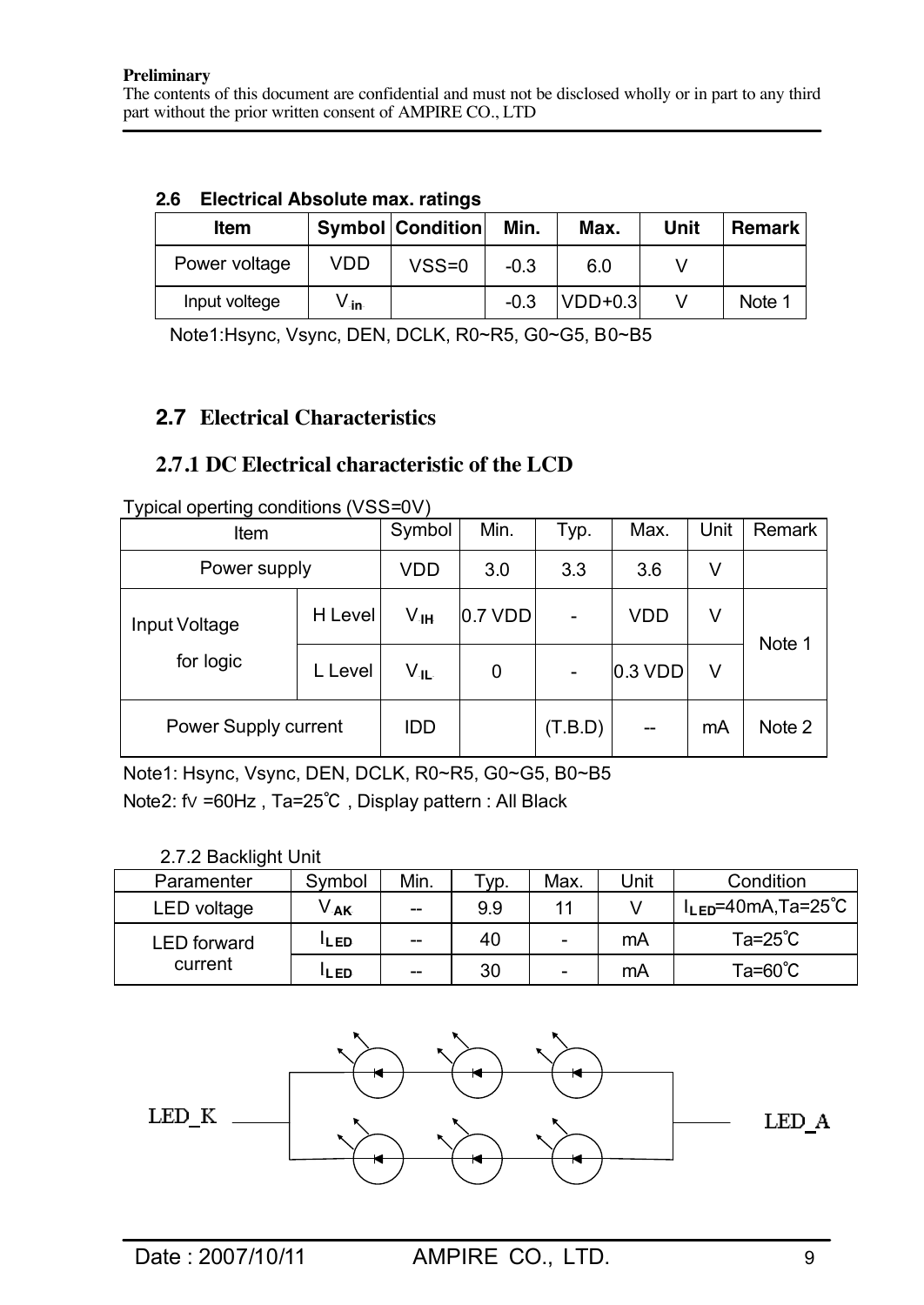The contents of this document are confidential and must not be disclosed wholly or in part to any third part without the prior written consent of AMPIRE CO., LTD



Life Time Curve/1 LED dice



## **2.8 AC Timing**

Pixel Timing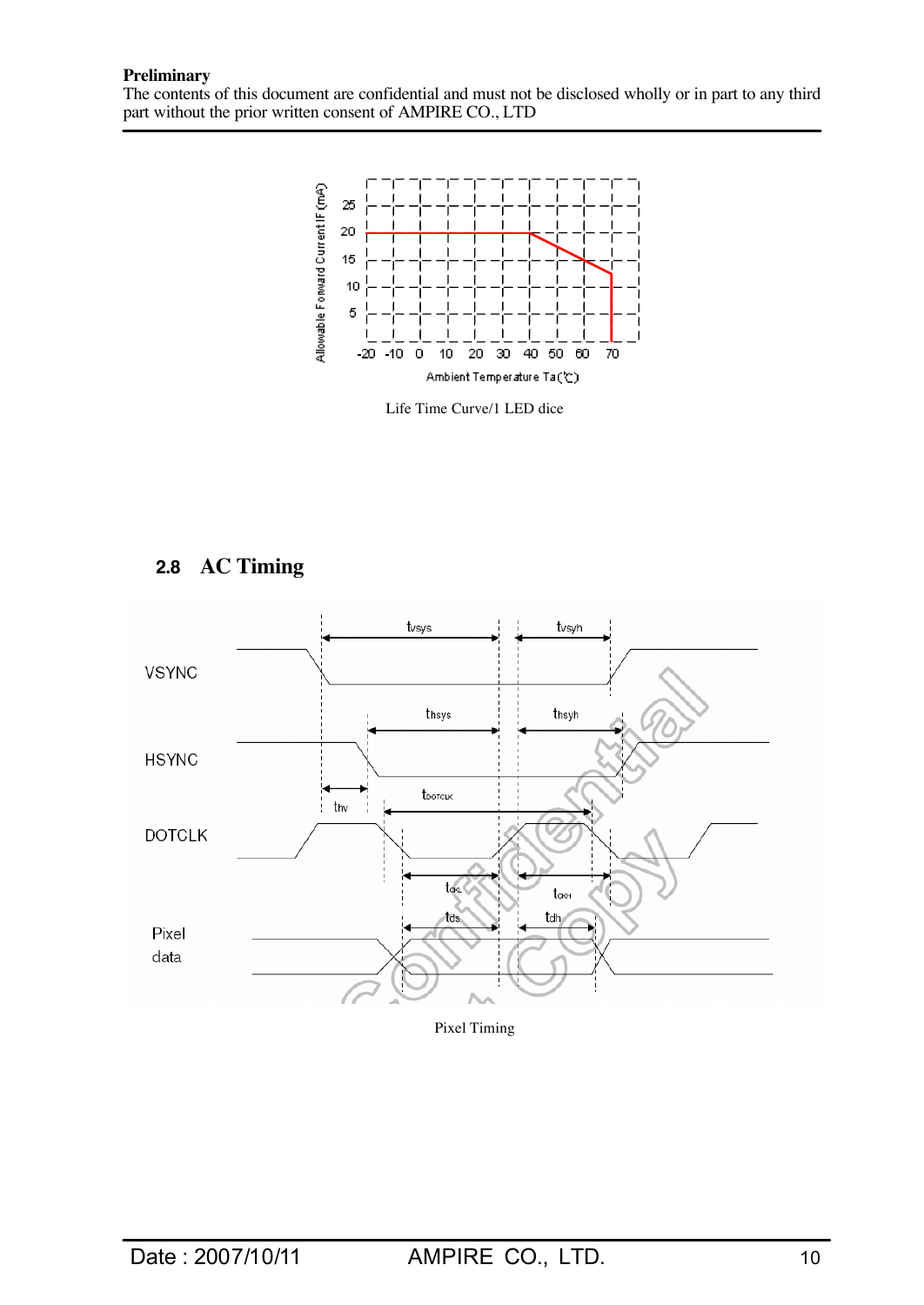The contents of this document are confidential and must not be disclosed wholly or in part to any third part without the prior written consent of AMPIRE CO., LTD

| Characteristics                                 | Symbol         |        | Min   | Typ                      |       | Max                      |       | Unit       |
|-------------------------------------------------|----------------|--------|-------|--------------------------|-------|--------------------------|-------|------------|
|                                                 |                | 24 bit | 8 bit | 24 bit                   | 8 bit | 24 bit                   | 8 bit |            |
| <b>DOTCLK Frequency</b>                         | <b>fDOTCLK</b> |        |       | 6.5                      | 19.5  | 10                       | 30    | <b>MHz</b> |
| <b>DOTCLK Period</b>                            | <b>tDOTCLK</b> | 100    | 33.3  | 154                      | 51.3  | $\overline{\phantom{a}}$ |       | ns         |
| Vertical Sync Setup Time                        | tvsys          | 20     | 10    | -                        |       | $\overline{\phantom{0}}$ |       | ns         |
| Vertical Sync Hold Time                         | tvsyh          | 20     | 10    | ۰                        |       | ۰                        |       | ns         |
| Horizontal Sync Setup Time                      | thsys          | 20     | 10    | -                        |       | $\overline{\phantom{a}}$ |       | ns         |
| Horizontal Sync Hold Time                       | thsyh          | 20     | 10    | -                        |       |                          |       | ns         |
| Phase difference of Sync<br>Signal Falling Edge | thv            |        |       |                          |       | 240                      |       | tDOTCLK    |
| <b>DOTCLK Low Period</b>                        | tCKL           | 50     | 15    | $\overline{\phantom{a}}$ |       |                          |       | ns         |
| <b>DOTCLK High Period</b>                       | tCKH           | 50     | 15    | -                        |       | $\overline{\phantom{0}}$ |       | ns         |
| Data Setup Time                                 | tds            | 12     | 10    | $\overline{\phantom{a}}$ |       | $\,$                     |       | ns         |
| Data hold Time                                  | tdh            | 12     | 10    |                          |       |                          |       | ns         |
| Reset pulse width                               | <b>tRES</b>    |        | 10    |                          |       |                          |       | <b>US</b>  |

Note: External clock source must be provided to DOTCLK pin of HX8238-A. The driver will not operate if absent of the<br>clocking signal.



#### Pixel Timing Table

(a) Data Transaction Timing in Parallel RGB (24 bit) Interface (SYNC Mode)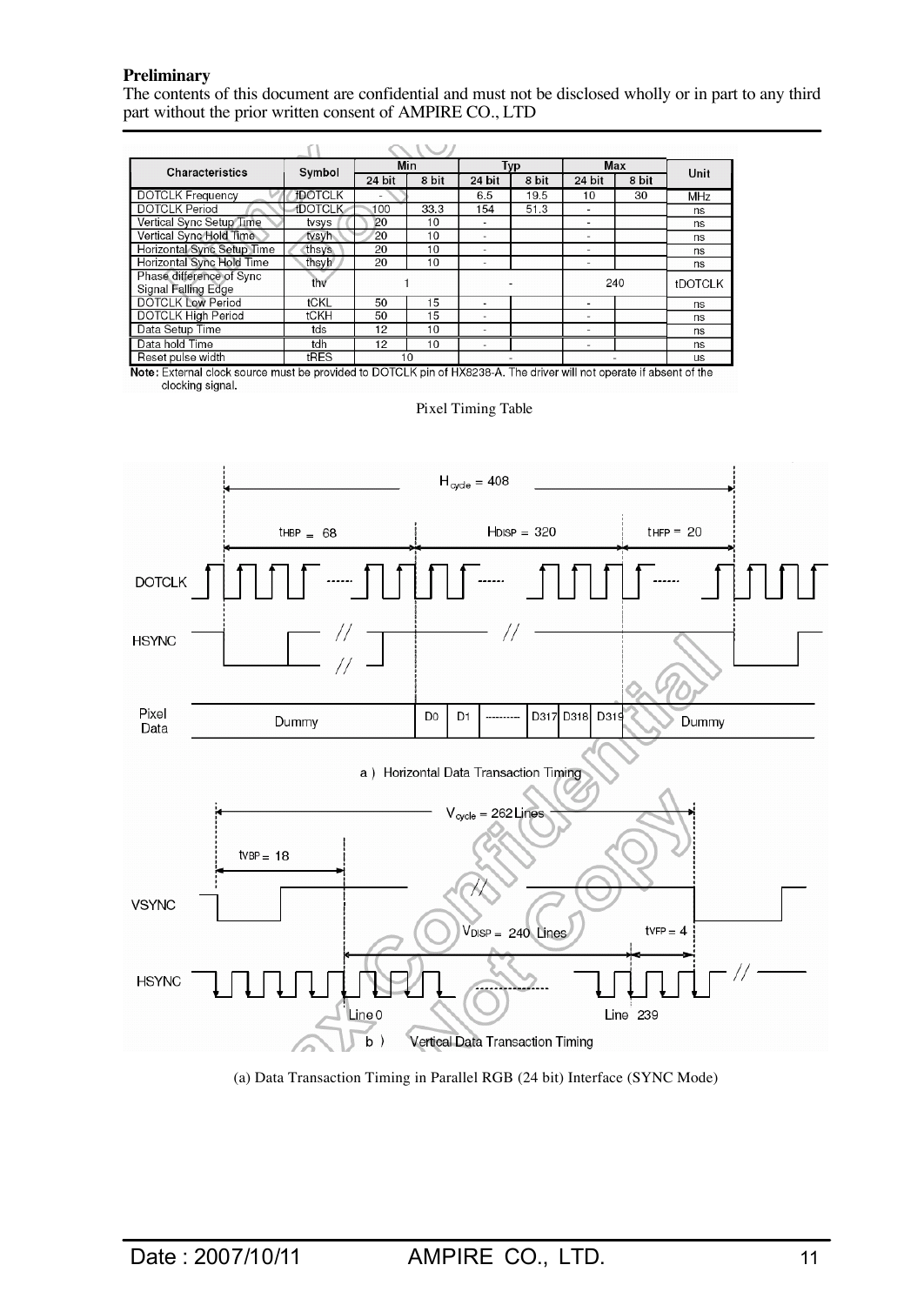The contents of this document are confidential and must not be disclosed wholly or in part to any third part without the prior written consent of AMPIRE CO., LTD



b) Data Transaction Timing in Parallel RGB (24 bit) Interface (DE Mode)

|                               |             | <b>COLLEGE</b><br>Min<br>Typ |        |       |             |       | Max    |       |                |
|-------------------------------|-------------|------------------------------|--------|-------|-------------|-------|--------|-------|----------------|
| <b>Characteristics</b>        |             | Symbol                       | 24 bit | 8 bit | 24 bit      | 8 bit | 24 bit | 8 bit | Unit           |
| <b>DOTCLK Frequency</b>       |             | <b>fDOTCLK</b>               |        |       | 6.5         | 19.5  | 10     | 30    | <b>MHz</b>     |
| <b>DOTCLK Period</b>          |             | tDOTCLK                      | 100    | 33.3  | 154         | 51.3  | ٠      | ٠     | ns             |
| Horizontal Frequency (Line)   |             | fH'                          |        |       | 14.9        |       |        | 22.35 | KHz            |
| Vertical Frequency (Refresh)  |             | fV                           | ٠      |       | 60          |       |        | 90    | Hz             |
| <b>Horizontal Back Porch</b>  |             | tHBP                         | ٠      | ٠     | 68          | 204   | ٠      | ٠     | <b>tDOTCLK</b> |
| <b>Horizontal Front Porch</b> |             | tHFP                         | ٠      | ÷     | 20          | 60    | ٠      |       | <b>tDOTCLK</b> |
| Horizontal Data Start Point   |             | <b>THBP</b>                  | ۰      | ۰     | 68          | 204   | ۰      |       | <b>tDOTCLK</b> |
| Horizontal Blanking Period    |             | $tHBP + tHFP$                | ٠      | ۰     | 88          | 264   | ٠      |       | <b>tDOTCLK</b> |
| Horizontal Display Area       |             | <b>HDISP</b>                 | ٠      | ٠     | 320         | 960   | ٠      |       | tDOTCLK        |
| Horizontal Cycle              |             | Hcycle                       | ۳      |       | 408         | 1224  | 450    | 1350  | <b>tDOTCLK</b> |
| Vertical Back Porch           |             | tVBP                         |        |       | 18          |       |        |       | Lines          |
| Vertical Front Porch          |             | tVFP                         | ÷,     |       | 4           |       |        |       | Lines          |
| Vertical Data Start Point     |             | tVBP                         | ÷,     |       | 18          |       |        |       | Lines          |
| Vertical Blanking Period      |             | $tVBP + tVFP$                | ٠      |       | 22          |       |        |       | Lines          |
| <b>Vertical Display</b>       | <b>NTSC</b> |                              |        |       | 240         |       |        |       |                |
| Area                          | PAL         | <b>VDISP</b>                 |        |       | 280(PALM=0) |       |        |       | Lines          |
|                               |             |                              |        |       | 288(PALM=1) |       |        |       |                |
|                               | <b>NTSC</b> |                              |        |       | 262<br>313  |       | 350    |       |                |
| Vertical Cycle                | PAL         | Vcycle                       |        |       |             |       |        |       | Lines          |

Data Transaction Timing in Normal Operating Mode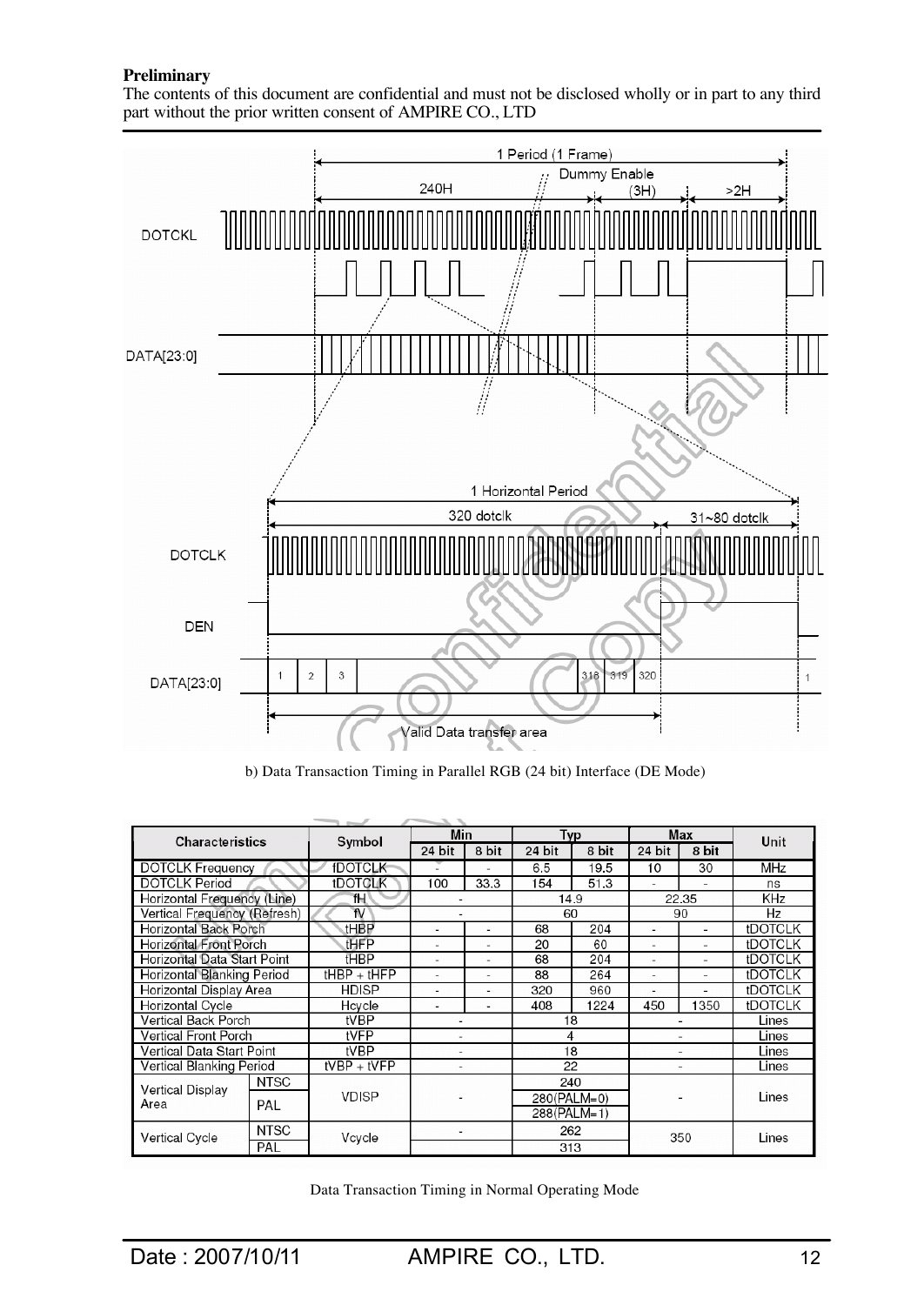The contents of this document are confidential and must not be disclosed wholly or in part to any third part without the prior written consent of AMPIRE CO., LTD



Data Transaction Timing in Serial RGB (8 bit) Interface (SYNC Mode)



Data Transaction Timing in Serial RGB (8 bit) Interface (DE Mode)

Date : 2007/10/11 AMPIRE CO., LTD. 13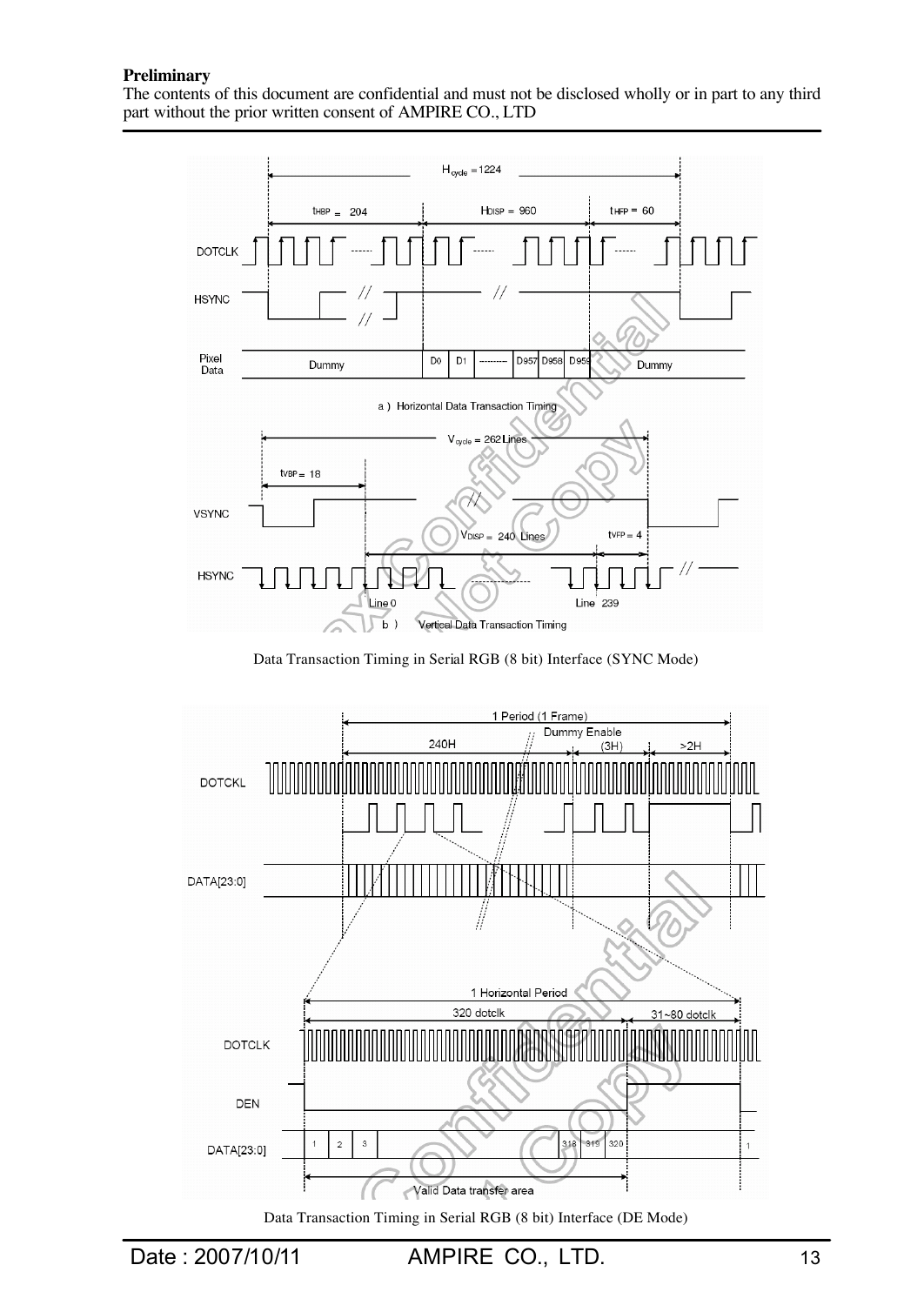The contents of this document are confidential and must not be disclosed wholly or in part to any third part without the prior written consent of AMPIRE CO., LTD

## **Touch Screen Panel Specifications**

| <b>Item</b>                     | Min. | Typ. | Max. | <b>Unit</b>   | <b>Note</b>   |
|---------------------------------|------|------|------|---------------|---------------|
| Linearity                       |      |      | 1.5  | $\frac{1}{6}$ |               |
| <b>Terminal</b>                 | 200  |      |      | Ω             | X(Film side)  |
| <b>Resistance</b>               | 200  |      |      | Ω             | Y(Film side)  |
| <b>Insulation</b><br>resistance | 20   |      |      | $M\Omega$     | <b>DC25V</b>  |
| <b>Voltage</b>                  |      |      | 5    | ν             | <b>DC</b>     |
| <b>Chattering</b>               |      |      | 10   | ms            | <b>ON/OFF</b> |
| <b>Transparency</b>             |      | 80   |      | $\%$          | Non-glare     |

2.9 Electronic characteristics

Note:

Do not operate it with a thing except a polyacetal pen(tip R0.8mm or less) or a finger especially those with hard or sharp tips such as a ball point pen or a mechanical pencil.

## 2.10 Mechanical & Reliability Characteristics

| <b>Item</b>                             | Min.             | Typ. | Max. | <b>Unit</b>       | <b>Note</b>                  |
|-----------------------------------------|------------------|------|------|-------------------|------------------------------|
| <b>Activation force</b>                 |                  |      | 100  | G                 |                              |
| <b>Durability-surface</b><br>scratching | Write<br>100,000 |      |      | <b>Characters</b> |                              |
| <b>Durability-surface</b><br>pitting    | 1,000,000        |      |      | <b>Touches</b>    | (3)                          |
| <b>Surface hardness</b>                 | 3                |      |      | н                 | <b>JIS K5400, ASTM D3363</b> |

**Note:**

**1.Stylus pen Input:R0.8mm polyacetal pen or Finger**

**2.Measurement for Surface area**

**-1,000,000 times or over**

**-Writing with R0.8mm plastic stylus pen; writing force 150g in active area.**

**-Speed is 60mm/sec**

**3.1,000,000,tines or over(No damage on film surface)**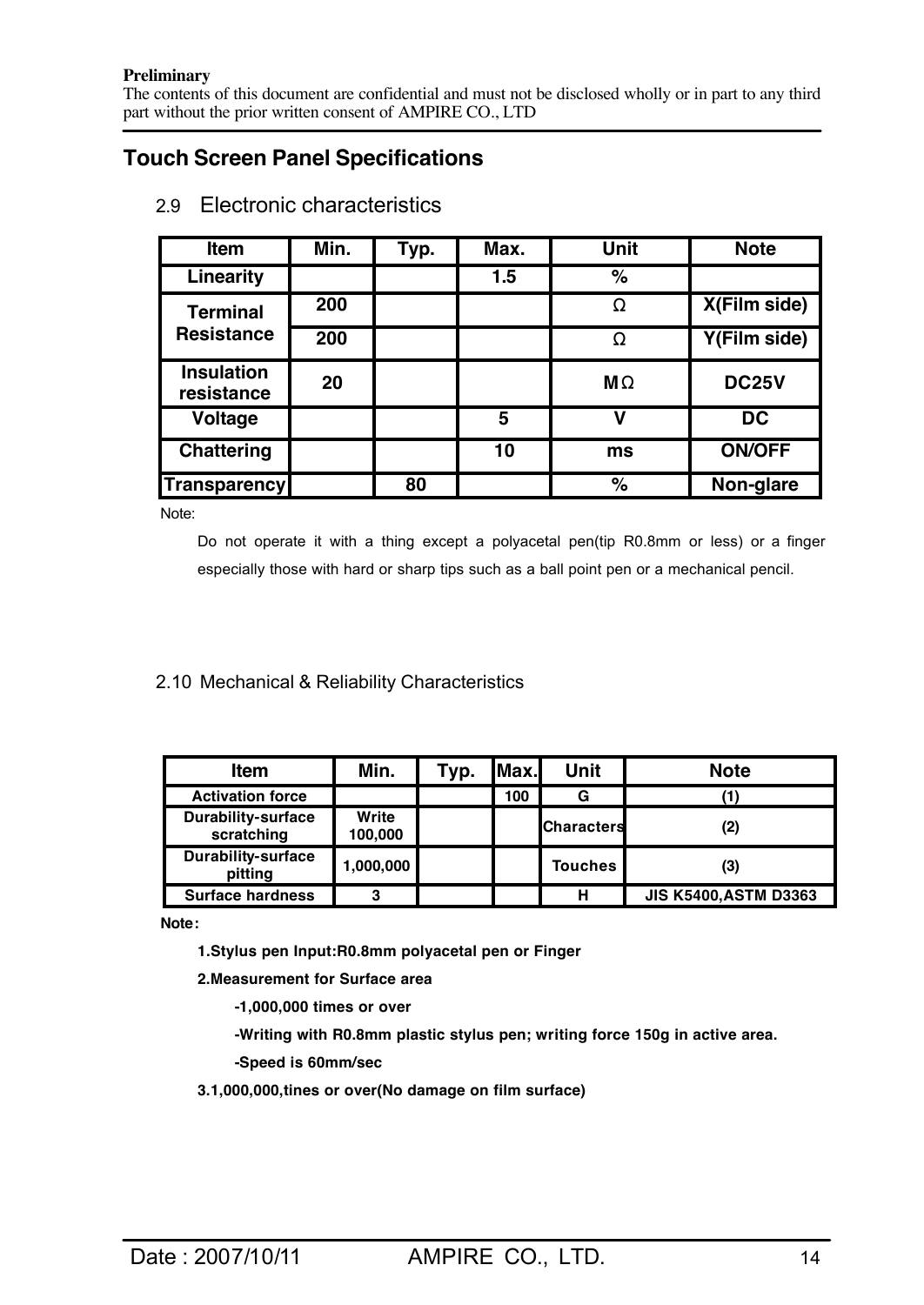## 2.11 Touch Screen Panel

| <b>Parameter</b>             | <b>Condition</b> | <b>Standard Value</b> |  |
|------------------------------|------------------|-----------------------|--|
| <b>Terminal Resistance</b>   | X Axis           | $160 - 680 \Omega$    |  |
|                              | Y Axis           | $160 \sim 640 \Omega$ |  |
| <b>Insulating Resistance</b> | <b>DC 25 V</b>   | More than $20M\Omega$ |  |
| Linearity                    |                  | ±1.5%                 |  |
| Notes life by Pen            | Note a           | 100,000 times(min)    |  |
| Input life by finger         | Note b           | 1,000,000 times (min) |  |

## **Note A .**

Hitting pad: Tip R8 mm Silicone rudder, & Tip R0.8 mm stylus pen(POM). Hitting speed: 2 times / sec.

Electric load: None.

## **Note B .**

Hitting pad: Tip R0.8 mm stylus pen(POM).

Sliding speed: 150mm / sec.

Sliding length:25mm.

Electric load: None.

| Pin No. | Symbol | <b>I/O</b>    | <b>Function</b>                        |
|---------|--------|---------------|----------------------------------------|
|         | Χ1     | <b>Right</b>  | Right electrode - differential analog  |
|         |        | <b>Bottom</b> | Bottom electrode - differential analog |
|         | X2     | Left          | Left electrode - differential analog   |
|         | Y2     | Top           | Top electrode – differential analog    |

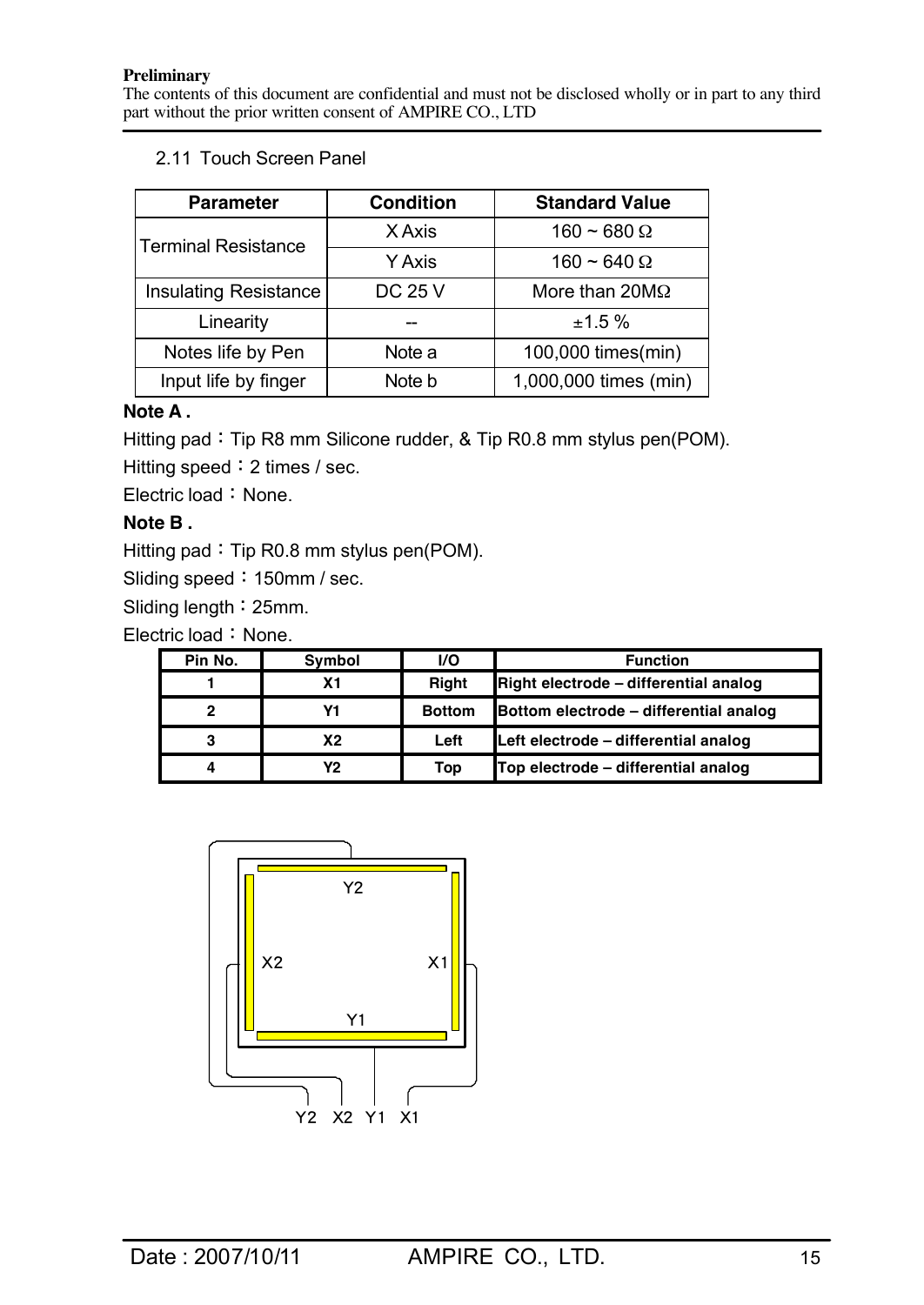The contents of this document are confidential and must not be disclosed wholly or in part to any third part without the prior written consent of AMPIRE CO., LTD

## **3 Optical Specifications**

| Item               |  | Symbol      | Conditon                            | Min. | Typ.                     | Max. | Unit      | Remark          |
|--------------------|--|-------------|-------------------------------------|------|--------------------------|------|-----------|-----------------|
| Response<br>Time   |  | $T_r+T_f$ . | $\Theta = 0^\circ$                  |      | 50                       | 80   | ms        | Note 1, 2, 3, 5 |
| Contrast ratio     |  | <b>CR</b>   | At optimized<br>viewing<br>angle    |      | 300                      |      |           | Note 1,2,4,5    |
|                    |  |             |                                     | 45   |                          |      |           |                 |
| Viewing            |  | $CR \geq$   |                                     | 45   |                          | deg. | deg.      | Note 1, 2, 5, 6 |
| Angle              |  | 10          |                                     | 15   |                          |      |           |                 |
|                    |  |             |                                     | 35   |                          |      |           |                 |
| <b>Brightness</b>  |  | YĿ          | $l_{LED} = 40mA$<br>$.25^{\circ}$ C |      | 235                      |      | cd/m<br>2 | Note 7          |
| White chromaticity |  | <b>Xw</b>   | $l_{LED} = 40mA$                    | 0.26 | $\overline{\phantom{a}}$ | 0.34 |           |                 |
|                    |  | Yw          | $,25^{\circ}$ C                     | 0.27 |                          | 0.35 |           |                 |

## **3.1 Optical characteristic of the LCD**

( )For reference only. These data should be update according the prototype.

Note 1: Note 1:Ambient temperature=25°C, and lamp current I<sub>LED</sub>=20mA.To be measured in the dark room.

Note 2:To be measured on the center area of panel with a viewing cone of 1<sup>°</sup>by Topcon luminance meter BM-7,after 10 minutes operation.

Note 3.Definition of response time:

 The output signals of photo detector are measured when the input signals are changed from "black" to " white" (falling time) and from" white" to " black" (rising time),respectively.The response time is defined as the time interval between the 10% and 90% of amplitudes. Refer to figure as below.

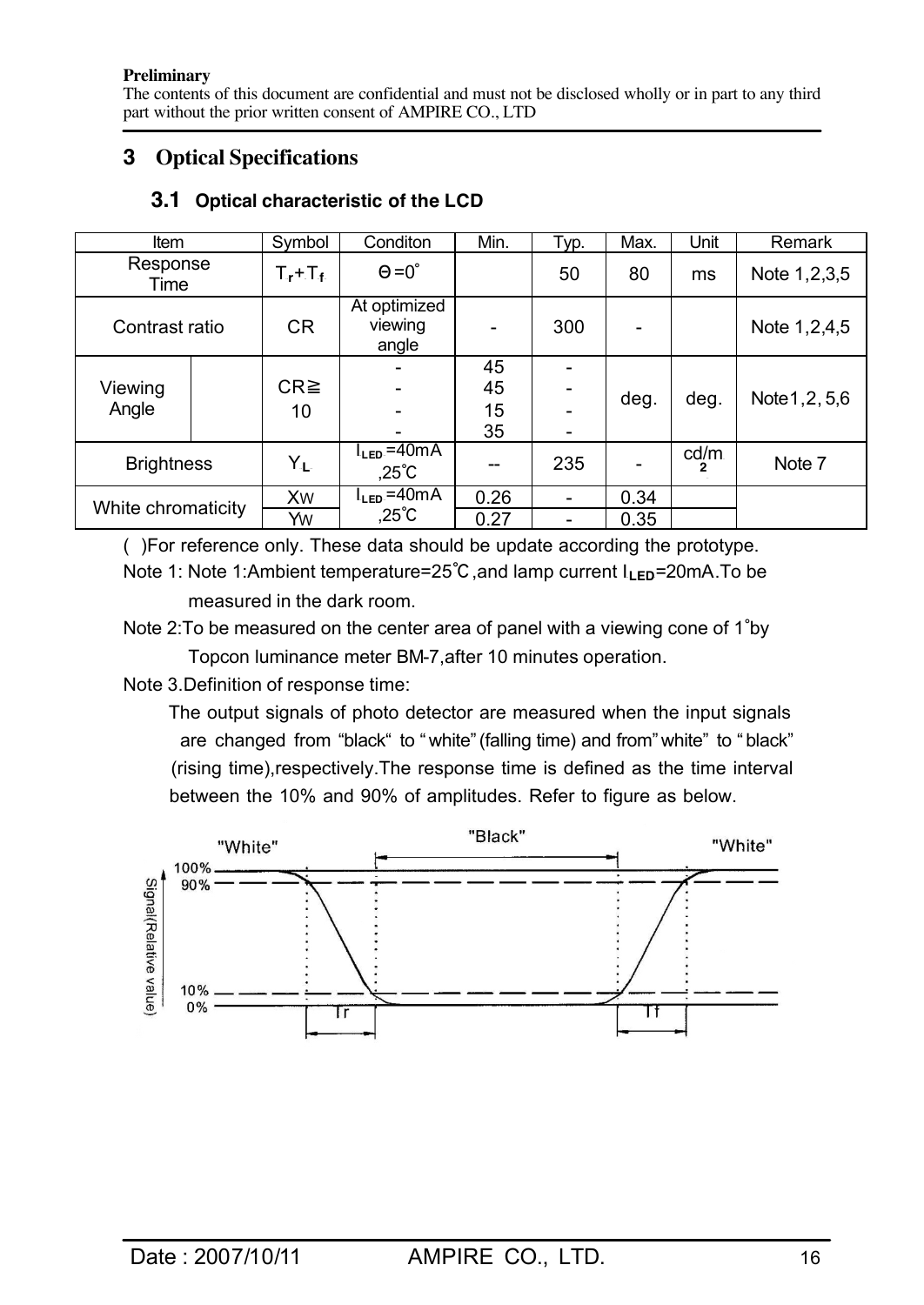The contents of this document are confidential and must not be disclosed wholly or in part to any third part without the prior written consent of AMPIRE CO., LTD

Note 4.Definition of contrast ratio:

Contrast ratio is calculated with the following formula.

Contrast ratio  $(CR) = \frac{R}{\text{Photo detector Output when LCD is at "Black" state}}$ **Note 5: White V<sub>i</sub>=V<sub>i50</sub> +1.5V** Photo detector output when LCD is at " White" state

**Black V**  $\neq$  **=V** i<sub>50</sub>  $\pm$  **2.0V** 

" $\pm$  means that the analog input signal swings in phase with V<sub>com</sub> signal.

" $\pm$ " means that the analog input signal swings out of phase with V  $_{COM}$  signal.

 $V_{450}$ : The analog input voltage when transmission is 50%. The 100%

Transmission is defined as the transmission of LCD panel when all the Input terminals of module are electrically opened.

Note 6.Definition of viewing angle, Refer to figure as below.

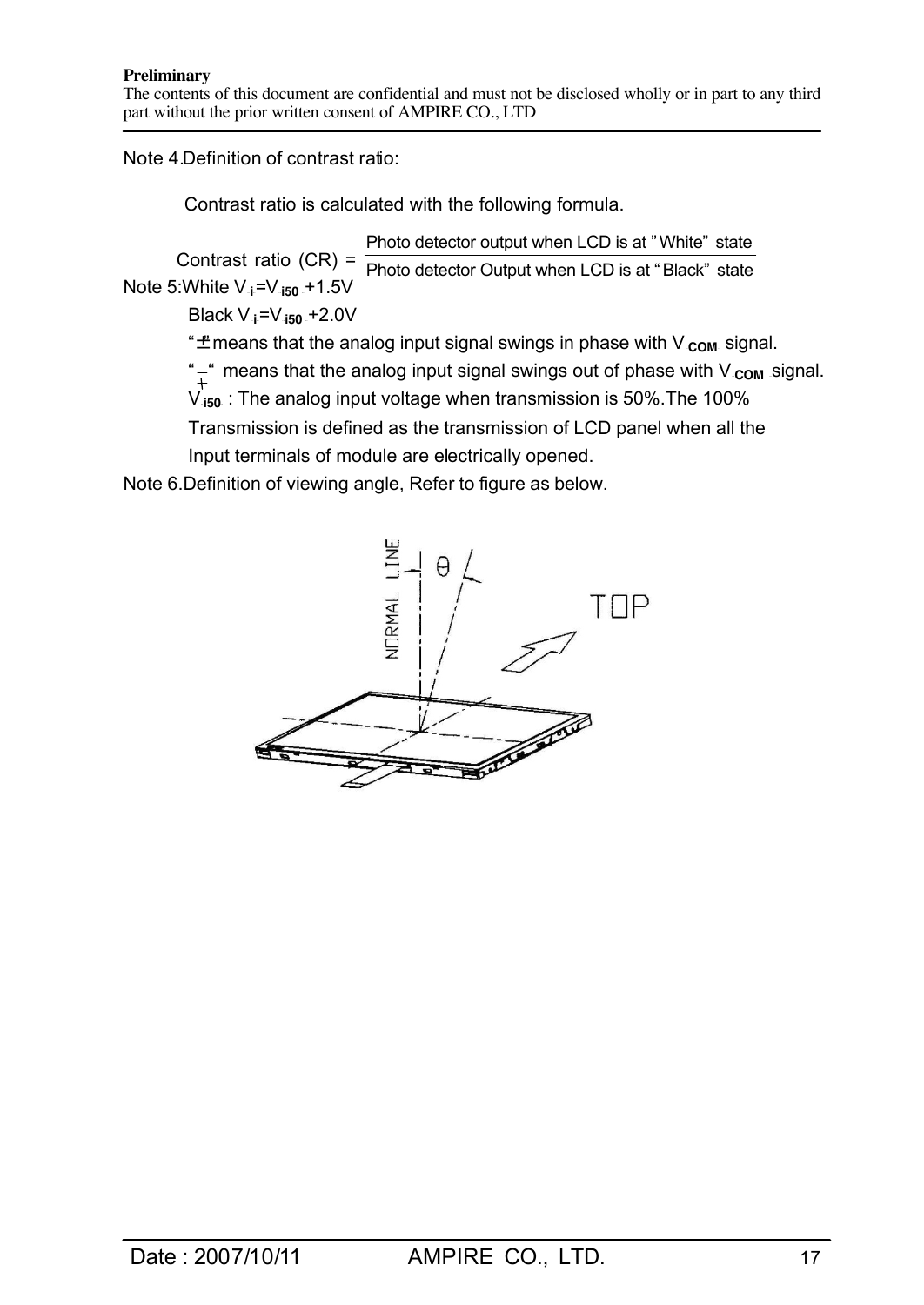## Note 7.Measured at the center area of the panel when all the input terminals of LCD panel are electrically opened.



# **4 QUALITY AND RELIABILITY**

# 4.1 TEST CONDITIONS

 Tests should be conducted under the following conditions: Ambient temperature:  $25 \pm 5^{\circ}$ C Humidity :  $60 \pm 25\%$  RH.

# 4.2 SAMPLING PLAN

 Sampling method shall be in accordance with MIL -STD-105E, level II, normal single sampling plan .

# 4.3 ACCEPTABLE QUALITY LEVEL

 A major defect is defined as one that could cause failure to or materially reduce the usability of the unit for its intended purpose. A minor defect is one that does not materially reduce the usability of the unit for its intended purpose or is an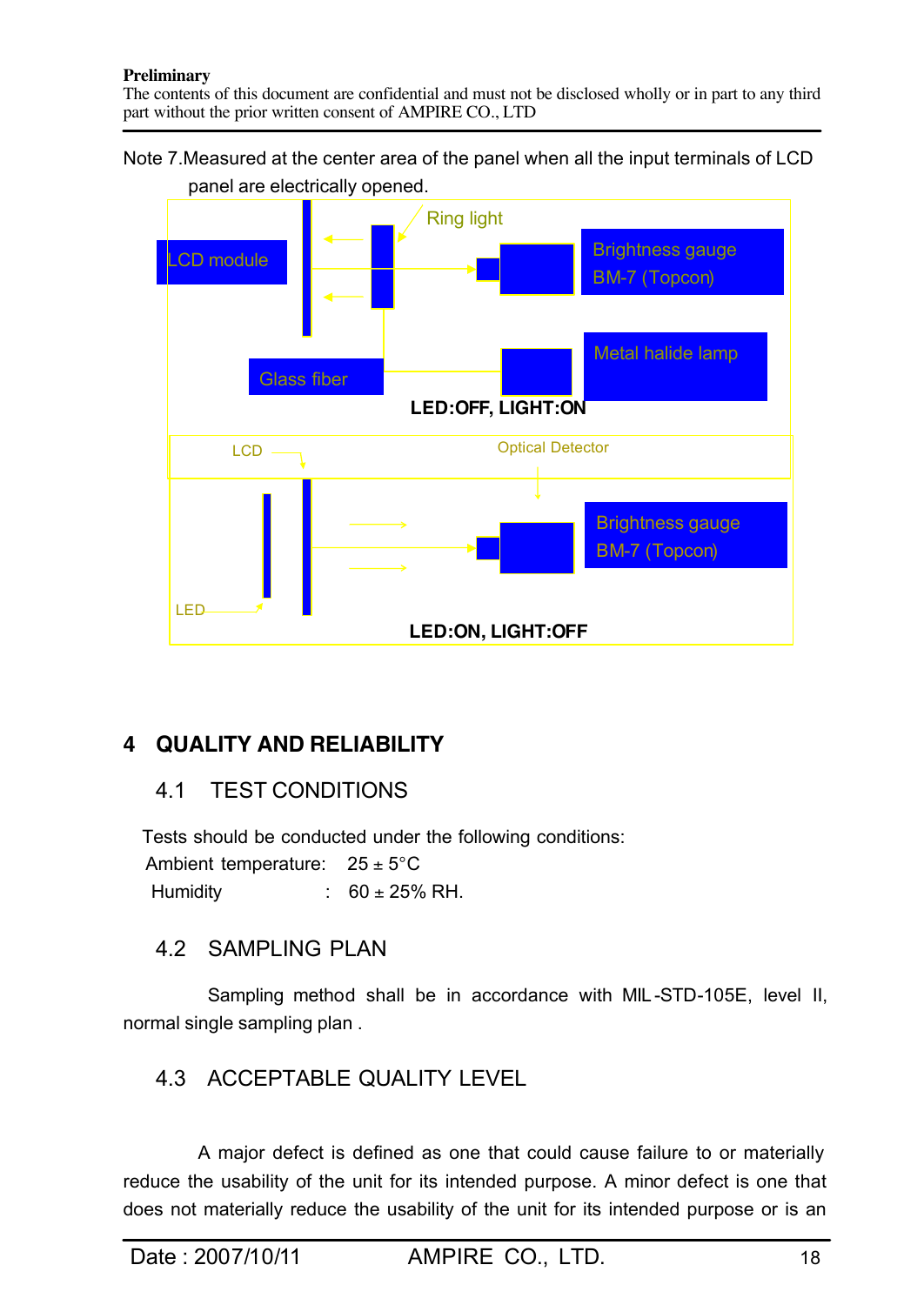infringement from established standards and has no significant bearing on its effective use or operation.

# 4.4 APPEARANCE

 An appearance test should be conducted by human sight at approximately 30 cm distance from the LCD module under fluorescent light. The inspection area of LCD panel shall be within the range of following limits.



# **6. Inspection quality criteria**

| No.            | Item                       |                                                                                                                                                                 | <b>Criterion for defects</b>                       | Defect type |
|----------------|----------------------------|-----------------------------------------------------------------------------------------------------------------------------------------------------------------|----------------------------------------------------|-------------|
| 1              | Non display                | No non display is allowed                                                                                                                                       |                                                    | Major       |
| $\overline{2}$ | Irregular<br>operation     | No irregular operation is allowed                                                                                                                               | Major                                              |             |
| 3              | Short                      | No short are allowed                                                                                                                                            |                                                    | Major       |
| 4              | Open                       | Any segments or common patterns that don't activate<br>are rejectable.                                                                                          | Major                                              |             |
| 5              | <b>Black/White</b><br>spot | Size D (mm)<br>D < 0.15<br>0.15 < D < 0.20<br>0.20 < D < 0.30<br>0.30 < D                                                                                       | Acceptable number<br>Ignore<br>3<br>2<br>0         |             |
| 6              | Black/White<br>line        | Length(mm)<br>Width (mm)<br>0.03 < W < 0.04<br>10 < L<br>$5.0 < L \le 10$ 0.04 < W $\le 0.06$<br>$1.0 < L < 5.0$ 0.06 < W < 0.07<br>$L < 1.0$   0.07 < W < 0.09 | Acceptable number<br>5<br>3<br>$\overline{2}$<br>1 | Minor       |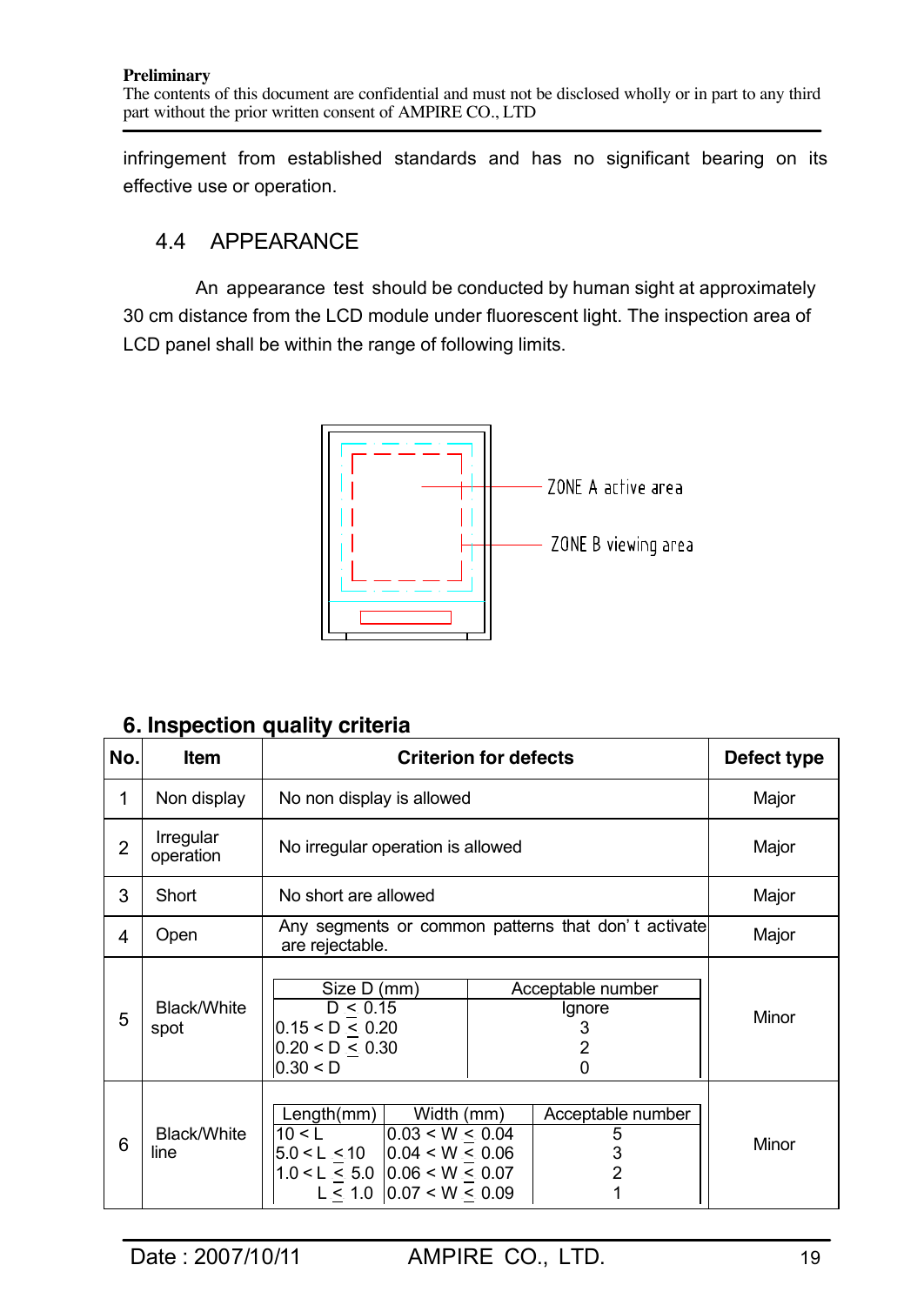The contents of this document are confidential and must not be disclosed wholly or in part to any third part without the prior written consent of AMPIRE CO., LTD

| $\overline{7}$ | <b>Back Light</b>                                            | 1. No Lighting is rejectable<br>2. Flickering and abnormal lighting are rejectable                                                                                                                                                 |       |                                                            | Major |
|----------------|--------------------------------------------------------------|------------------------------------------------------------------------------------------------------------------------------------------------------------------------------------------------------------------------------------|-------|------------------------------------------------------------|-------|
|                |                                                              | Bright dot                                                                                                                                                                                                                         |       | $N \leq 3$                                                 |       |
| 8              |                                                              | Dark dot                                                                                                                                                                                                                           |       | $N \leq 4$                                                 | Minor |
|                | dot defect                                                   | Total dot defect<br>(Bright dot + Dark dot)                                                                                                                                                                                        |       | $N \leq 5$                                                 |       |
|                |                                                              | Minimum distance between dark<br>dot and dark dot                                                                                                                                                                                  |       | $L \ge 0.5$ mm                                             |       |
| 9              | Display pattern                                              | D<br>G<br>С<br>Unit:mm<br>٠.<br>$\frac{D+E}{2} \leq 0.25 \left  \frac{F+G}{2} \leq 0.25 \right $<br>$\frac{A+B}{2} \le 0.30$ 0 < C<br>1. Acceptable up to 3 damages<br>Note:<br>2. NG if there' re to two or more pinholes per dot |       |                                                            | Minor |
| 10             | Blemish &<br>Foreign matters<br>Size:<br>$D = \frac{A+B}{2}$ | Size D (mm)<br>$D \le 0.15$<br>$0.15 < D \le 0.20$<br>0.20 < D < 0.30<br>0.30 < D                                                                                                                                                  |       | Acceptable number<br>Ignore<br>3<br>$\overline{2}$<br>0    | Minor |
| 11             | Scratch on<br>Polarizer<br>$\bullet$ B                       | Length (mm)<br>Width (mm)<br>$W \leq 0.0$<br>Ignore<br>$L \leq 2.0$<br>$0.03 < W \le 0.05$<br>L > 2.0<br>L > 1.0<br>$0.05 < W \le 0.08$<br>L < 1.0<br>Note $(1)$<br>0.08 < W<br>Note(1) Regard as a blemish                        |       | Acceptable number<br>Ignore<br>Ignore<br>Ignore<br>Note(1) | Minor |
| 12             | Bubble in<br>polarizer                                       | Size D (mm)<br>D < 0.20<br>$0.20 < D \leq 0.50$<br>0.50 < D < 0.80<br>0.80 < D                                                                                                                                                     |       | Acceptable number<br>Ignore<br>3<br>$\overline{2}$<br>0    | Minor |
| 13             | Stains on<br>LCD panel<br>surface                            | Stains that cannot be removed even when wiped lightly<br>with a soft cloth or similar cleaning too are rejectable.                                                                                                                 | Minor |                                                            |       |
| 14             | Rust in Bezel                                                | Rust which is visible in the bezel is rejectable.                                                                                                                                                                                  |       |                                                            | Minor |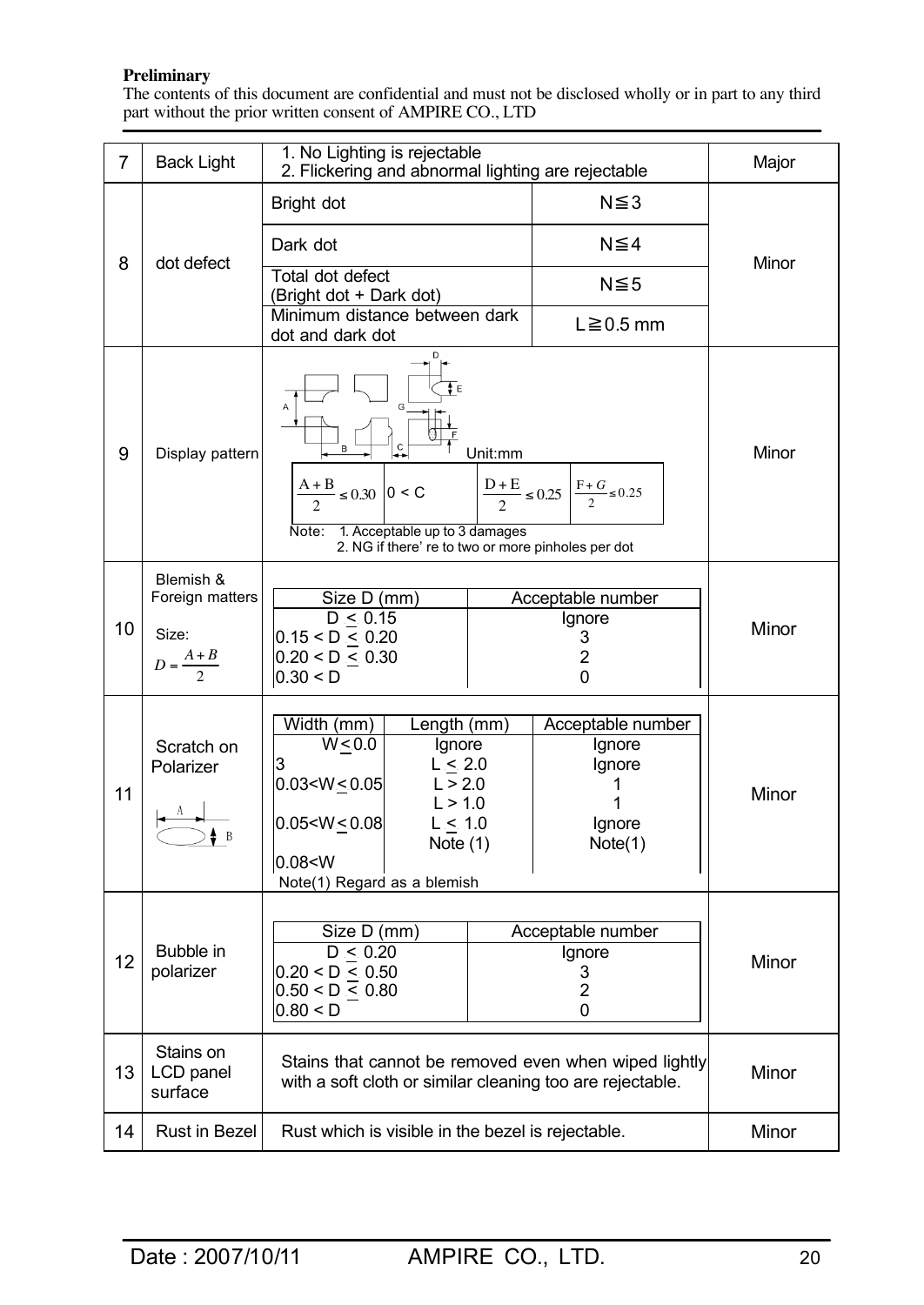The contents of this document are confidential and must not be disclosed wholly or in part to any third part without the prior written consent of AMPIRE CO., LTD

| 15 | Defect of<br>land surface<br>contact (poor<br>soldering)       | Evident crevices which is visible are rejectable.                                                                                                                                                                                  | Minor                   |
|----|----------------------------------------------------------------|------------------------------------------------------------------------------------------------------------------------------------------------------------------------------------------------------------------------------------|-------------------------|
| 16 | Parts<br>mounting                                              | 1. Failure to mount parts<br>2. Parts not in the specifications are mounted<br>3. Polarity, for example, is reversed                                                                                                               | Major<br>Major<br>Major |
| 17 | Parts<br>alignment                                             | 1. LSI, IC lead width is more than 50% beyond pad<br>outline.<br>2. Chip component is off center and more than 50% of<br>the leads is off the pad outline.                                                                         | Minor<br>Minor          |
| 18 | Conductive<br>foreign matter<br>(Solder ball,<br>Solder chips) | ,N≧1<br>1.0.45< $\phi$<br>2. 0.30< $\phi$ < 0.45, N≧ 1<br>$\phi$ : Average diameter of solder ball (unit: mm)<br>$3.0.50 < L$ , N $\geq 1$<br>L: Average length of solder chip (unit: mm)                                          | Major<br>Minor<br>Minor |
| 19 | Faulty PCB<br>correction                                       | 1. Due to PCB copper foil pattern burnout, the pattern is<br>connected, using a jumper wire for repair; 2 or more<br>places are corrected per PCB.<br>2. Short circuited part is cut, and no resist coating has<br>been performed. | Minor<br>Minor          |

# **7. Reliability Test Items**

| Test Item                         | <b>Test Conditions</b>                                                                                               | <b>Note</b> |
|-----------------------------------|----------------------------------------------------------------------------------------------------------------------|-------------|
| <b>High Temperature Operation</b> | $70\pm3\degree C$ , t=96 hrs                                                                                         |             |
| Low Temperature Operation         | $-20\pm3$ °C, t=96 hrs                                                                                               |             |
| High Temperature Storage          | $80\pm3^{\circ}$ C, t=96 hrs                                                                                         | 1,2         |
| Low Temperature Storage           | $-30\pm3$ °C, t=96 hrs                                                                                               | 1,2         |
| <b>Humidity Test</b>              | 40°C, Humidity 90%, 96 hrs                                                                                           | 1,2         |
| <b>Thermal Shock Test</b>         | $-30^{\circ}$ C ~ 25 $^{\circ}$ C ~ 80 $^{\circ}$ C<br>30 min. 5 min. 30 min. (1 cycle)<br>Total 5 cycle             | 1,2         |
| Vibration Test (Packing)          | Sweep frequency: 10~55~10 Hz/1min<br>Amplitude: 0.75mm<br>Test direction : X.Y.Z/3 axis<br>Duration: 30min/each axis | 2           |
| <b>Static Electricity</b>         | 150pF 330 ohm +8kV, 10times air discharge                                                                            |             |

Note 1 : Condensation of water is not permitted on the module.

 Note 2 : The module should be inspected after 1 hour storage in normal conditions

(15-35°C , 45-65%RH).

Definitions of life end point :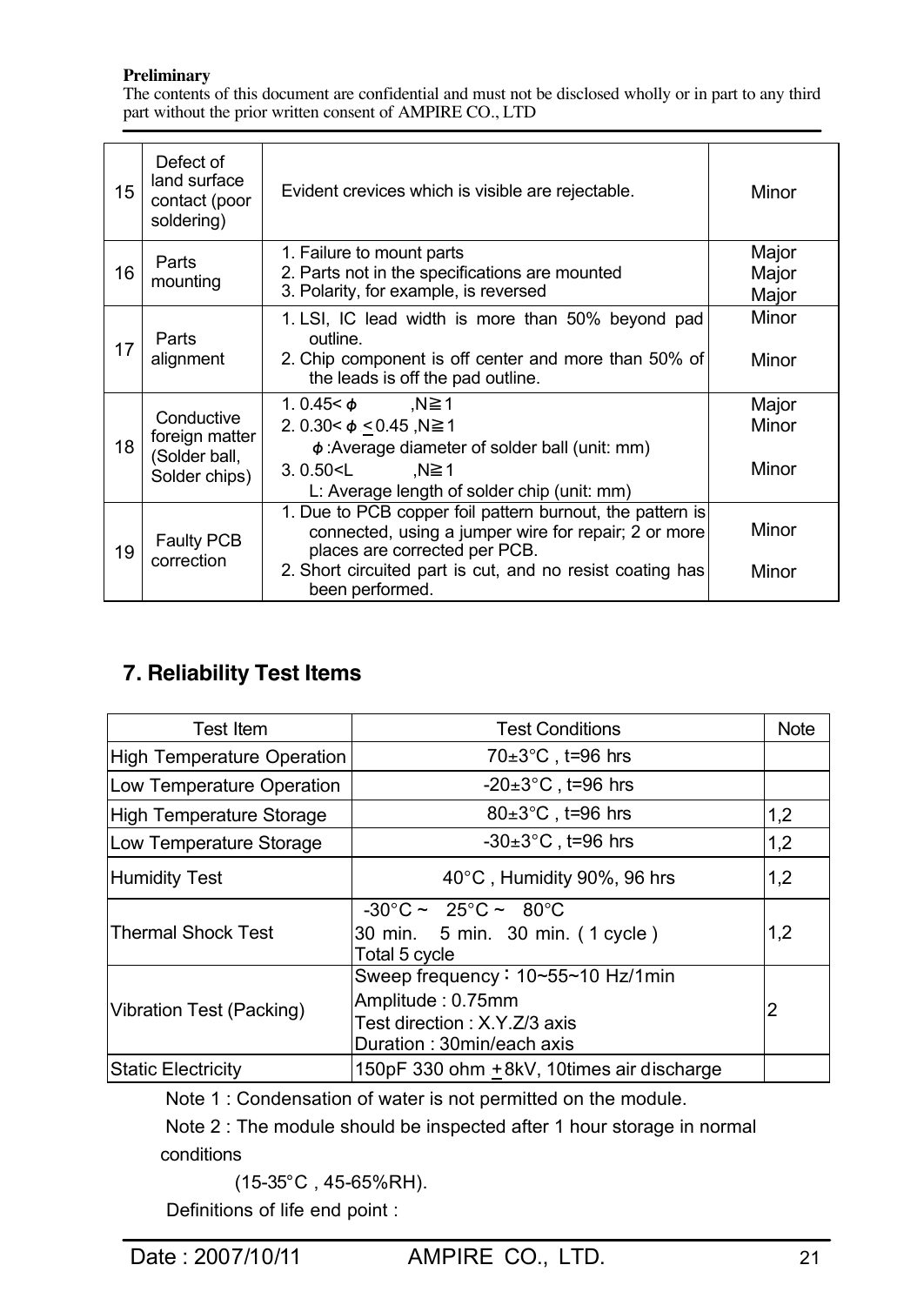- Current drain should be smaller than the specific value.
- $\bullet$  Function of the module should be maintained.
- Appearance and display quality should not have degraded noticeably.
- Contrast ratio should be greater than  $50\%$  of the initial value.

# **8 USE PRECAUTIONS**

## 8.1 Handling precautions

- 1) The polarizing plate may break easily so be careful when handling it. Do not touch, press or rub it with a hard-material tool like tweezers.
- 2) Do not touch the polarizing plate surface with bare hands so as not to make it dirty. If the surface or other related part of the polarizing plate is dirty, soak a soft cotton cloth or chamois leather in benzine and wipe off with it. Do not use chemical liquids such as acetone, toluene and isopropyl alcohol. Failure to do so may bring chemical reaction phenomena and deteriorations.
- 3) Remove any spit or water immediately. If it is left for hours, the suffered part may deform or decolorize.
- 4) If the LCD element breaks and any LC stuff leaks, do not suck or lick it. Also if LC stuff is stuck on your skin or clothing, wash thoroughly with soap and water immediately.

# 8.2 Installing precautions

- 1) To prevent breaking by static electricity from the human body and clothing, earth the human body properly using the high resistance and discharge static electricity during the operation. In this case, however, the resistance value should be approx. 1MO and the resistance should be placed near the human body rather than the ground surface. When the indoor space is dry, static electricity may occur easily so be careful. We recommend the indoor space should be kept with humidity of 60% or more. When a soldering iron or other similar tool is used for assembly, be sure to earth it.
- 2) When installing the module and ICs, do not bend or twist them. Failure to do so may crack LC element and cause circuit failure.
- 3) To protect LC element, especially polarizing plate, use a transparent protective plate (e.g., acrylic plate, glass etc) for the product case.
- 4) Do not use an adhesive like a both-side adhesive tape to make LCD surface (polarizing plate) and product case stick together. Failure to do so may cause the polarizing plate to peel off.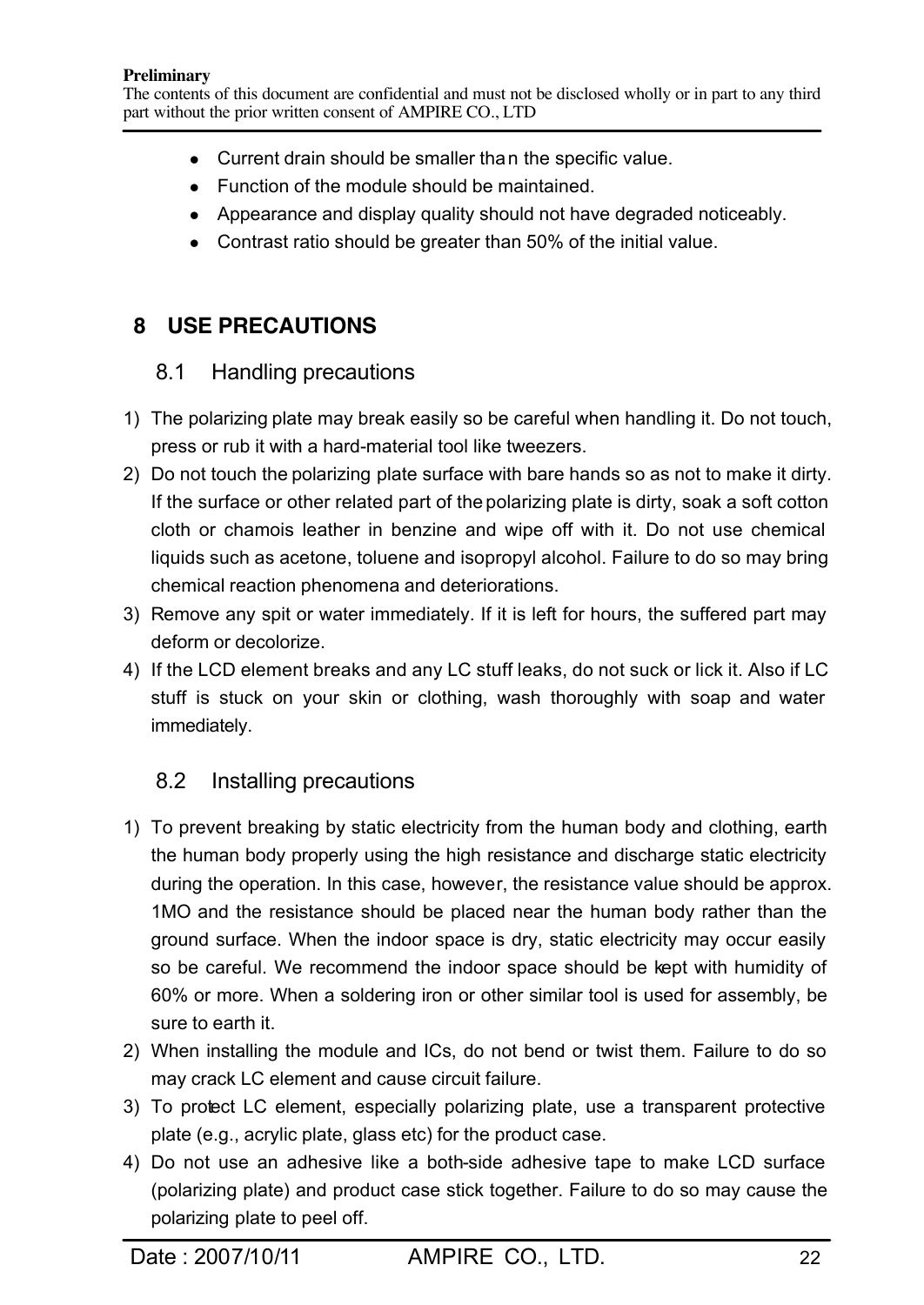## 8.3 Storage precautions

- 1) Avoid a high temperature and humidity area. Keep the temperature between 0°C and 35°C and also the humidity under 60%.
- 2) Choose the dark spaces where the product is not exposed to direct sunlight or fluorescent light.
- 3) Store the products as they are put in the boxes provided from us or in the same conditions as we recommend.

# 8.4 Operating precautions

- 1) Do not boost the applied drive voltage abnormally. Failure to do so may break ICs. When applying power voltage, check the electrical features beforehand and be careful. Always turn off the power to the LC module controller before removing or inserting the LC module input connector. If the input connector is removed or inserted while the power is turned on, the LC module internal circuit may break.
- 2) The display response may be late if the operating temperature is under the normal standard, and the display may be out of order if it is above the normal standard. But this is not a failure; this will be restored if it is within the normal standard.
- 3) The LCD contrast varies depending on the visual angle, ambient temperature, power voltage etc. Obtain the optimum contrast by adjusting the LC dive voltage.
- 4) When carrying out the test, do not take the module out of the low-temperature space suddenly. Failure to do so will cause the module condensing, leading to malfunctions.
- 5) Make certain that each signal noise level is within the standard (L level: 0.2Vdd or less and H level: 0.8Vdd or more) even if the module has functioned properly. If it is beyond the standard, the module may often malfunction. In addition, always connect the module when making noise level measurements.
- 6) The CMOS ICs are incorporated in the module and the pull-up and pull-down function is not adopted for the input so avoid putting the input signal open while the power is ON.
- 7) The characteristic of the semiconductor element changes when it is exposed to light emissions, therefore ICs on the LCD may malfunction if they receive light emissions. To prevent these malfunctions, design and assemble ICs so that they are shielded from light emissions.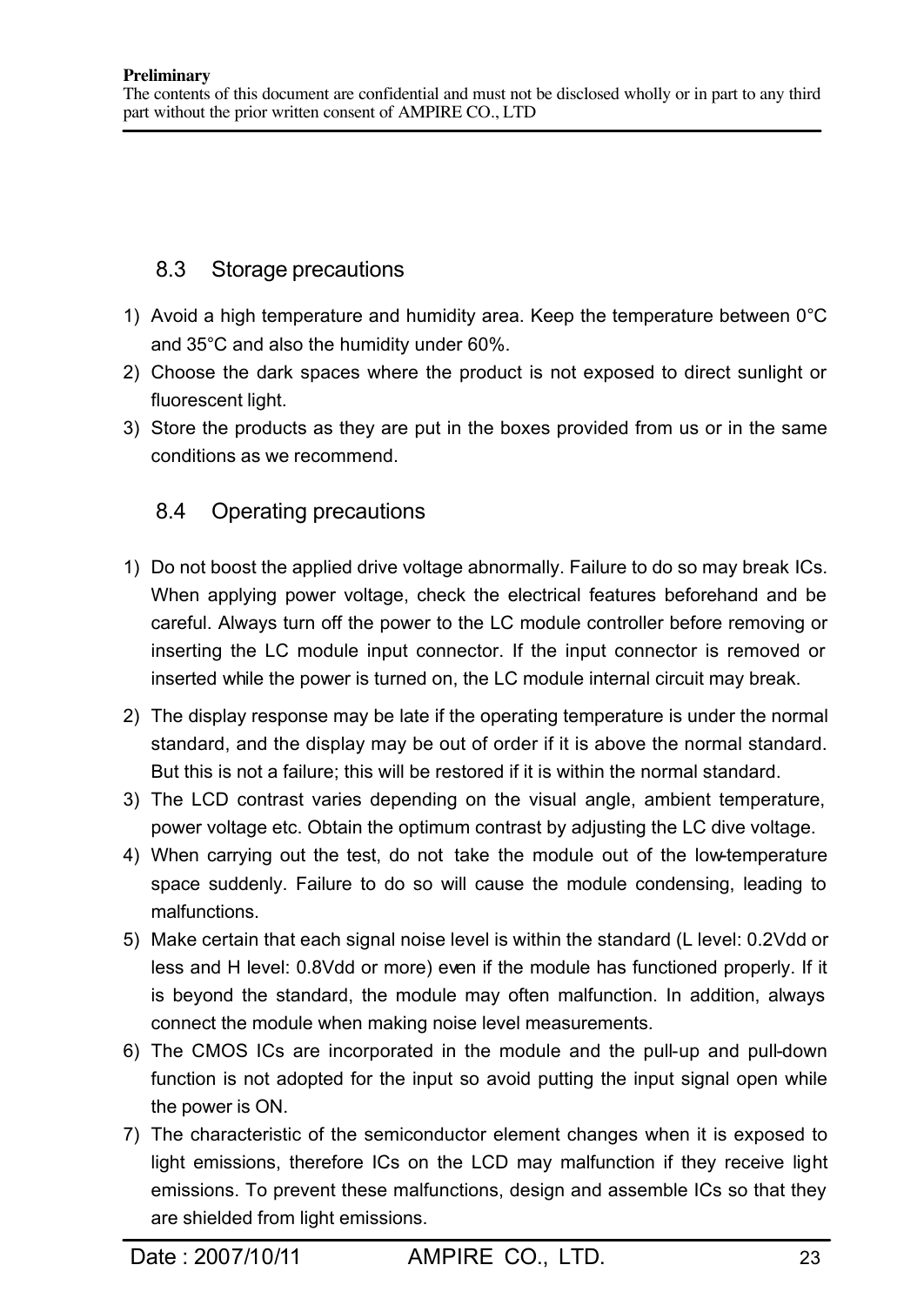8) Crosstalk occurs because of characteristics of the LCD. In general, crosstalk occurs when the regularized display is maintained. Also, crosstalk is affected by the LC drive voltage. Design the contents of the display, considering crosstalk.

## 8.5 Other

- 1) Do not disassemble or take the LC module into pieces. The LC modules once disassembled or taken into pieces are not the guarantee articles.
- 2) The residual image may exist if the same display pattern is shown for hours. This residual image, however, disappears when another display pattern is shown or the drive is interrupted and left for a while. But this is not a problem on reliability.